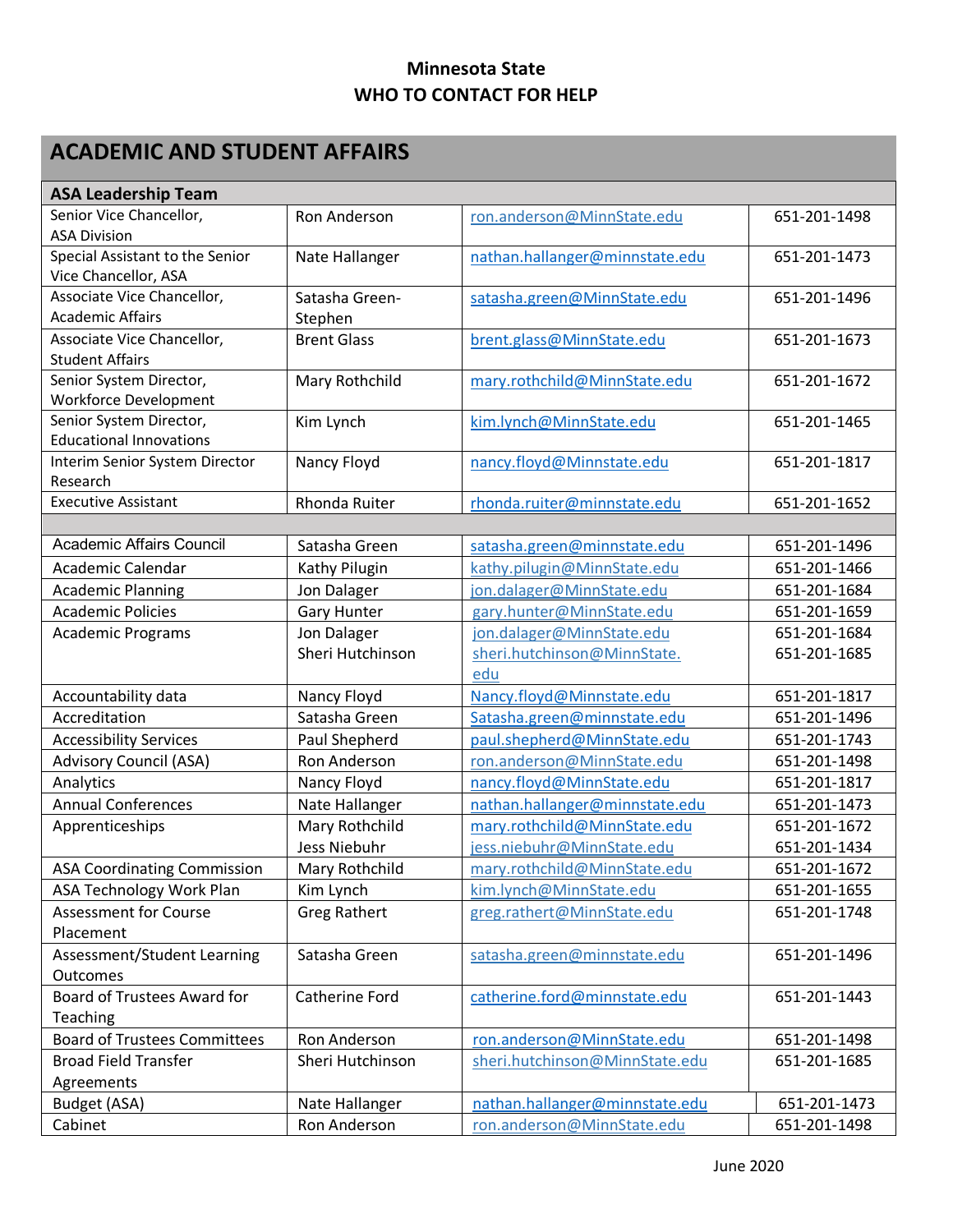| Campus Service Cooperative<br>(Financial Aid and Student<br>Services) | <b>Chris Halling</b>                    | christopher.halling@MinnState.edu                                | 651-201-1658                 |
|-----------------------------------------------------------------------|-----------------------------------------|------------------------------------------------------------------|------------------------------|
| Campus student government                                             | Paul Shepherd                           | paul.shepherd@MinnState.edu                                      | 651-201-1743                 |
| <b>Career Technical Education</b>                                     | Mary Rothchild<br>Jeralyn Jargo         | mary.rothchild@MinnState.<br>edu<br>jeralyn.jargo@MinnState.edu  | 651-201-1672<br>651-201-1650 |
| CAREERwise                                                            | Mary Rothchild<br>Joy Brown             | mary.rothchild@MinnState.<br>edu                                 | 651-201-1672                 |
| <b>CCSSE/NSSE Participation</b>                                       | Nancy Floyd                             | nancy.floyd@MinnState.edu                                        | 651-201-1817                 |
| <b>Centers of Excellence</b>                                          | Mary Rothchild                          | mary.rothchild@MinnState.ed<br>u                                 | 651-201-1672                 |
| <b>Charter Schools</b>                                                | Jessica Espinosa<br><b>Greg Rathert</b> | jessica.espinosa@MinnState.<br>edu<br>greg.rathert@MinnState.edu | 651-201-1651<br>651-201-1748 |
| <b>CMR Master Contracts</b>                                           | <b>Tim Anderson</b>                     | tim.anderson@MinnState.ed<br>u                                   | 651-201-1824                 |
| <b>Collective Bargaining Relations</b>                                | Nate Hallanger                          | nathan.hallanger@minnstate.edu                                   | 651-201-1473                 |
| <b>College Faculty Credentialing</b><br>(ASA)                         | Satasha Green                           | satasha.green@MinnState.edu                                      | 651-201-1496                 |
| <b>College Faculty</b><br>Credentialing<br>(pedagogy<br>courses)      | Catherine Ford                          | catherine.ford@MinnState.edu                                     | 651-201-1443                 |
| College<br>Readiness/Developmen<br>tal Education                      | Jessica Espinosa<br><b>Greg Rathert</b> | jessica.espinosa@MinnState.<br>edu<br>greg.rathert@MinnState.edu | 651-201-1651<br>651-201-1748 |
| <b>Committees &amp; Task Forces</b><br>(ASA)                          | Nate Hallanger                          | nathan.hallanger@minnstate.edu                                   | 651-201-1473                 |
| Communications                                                        | Vacant                                  |                                                                  | 651-201-1675                 |
| Counseling                                                            | Paul Shepherd                           | paul.shepherd@MinnState.<br>edu                                  | 651-201-1743                 |
| <b>Credit for Prior Learning</b>                                      | Mary Rothchild<br>Jess Niebuhr          | mary.rothchild@MinnState.edu<br>jess.niebuhr@MinnState.edu       | 651-201-1672<br>651-201-1434 |
| <b>Credit Waiver Process</b>                                          | Jon Dalager                             | jon.dalager@MinnState.edu                                        | 651-201-1684                 |
| D2L Brightspace                                                       | Scott Wojtanowski                       | scott.wojtanowski@MinnState.edu                                  | 651-201-1751                 |
| <b>D2L Analytics</b>                                                  | Scott Wojtanowski                       | Scott.wojtanowski@MinnState.edu                                  | 651-201-1751                 |
| DARS/Transferology                                                    | Cassandra Levesque                      | cassandra.levesque@MinnState.edu                                 | 651-201-1653                 |
| Data Requests (student or<br>graduate)                                | Nancy Floyd                             | nancy.floyd@MinnState.edu                                        | 651-201-1817                 |
| Deed/MJSP/GWDB                                                        | Mary Rothchild                          | mary.rothchild@MinnState.edu                                     | 651-201-1672                 |
| E-Education (online teaching<br>/learning)                            | Scott Wojtanowski                       | scott.wojtanowski@MinnState.edu                                  | 651-201-1751                 |
| <b>Faculty Professional</b><br>Development                            | Catherine Ford                          | catherine.ford@MinnState.edu                                     | 651-201-1443                 |
| <b>Faculty Sabbatical Reporting</b>                                   | Jon Dalager                             | jon.dalager@MinnState.edu                                        | 651-201-1684                 |
| Farm Business Management                                              | Mary Rothchild                          | mary.rothchild@MinnState.edu                                     | 651-201-1672                 |
| <b>Federal Financial Aid policy</b>                                   | <b>Chris Halling</b>                    | christopher.halling@MinnState.edu                                | 651-201-1658                 |
| FastTRAC                                                              | Jessica Espinosa                        | jessica.espinosa@MinnState.                                      | 651-201-1651                 |
|                                                                       | <b>Greg Rathert</b>                     | edu                                                              | 651-201-1748                 |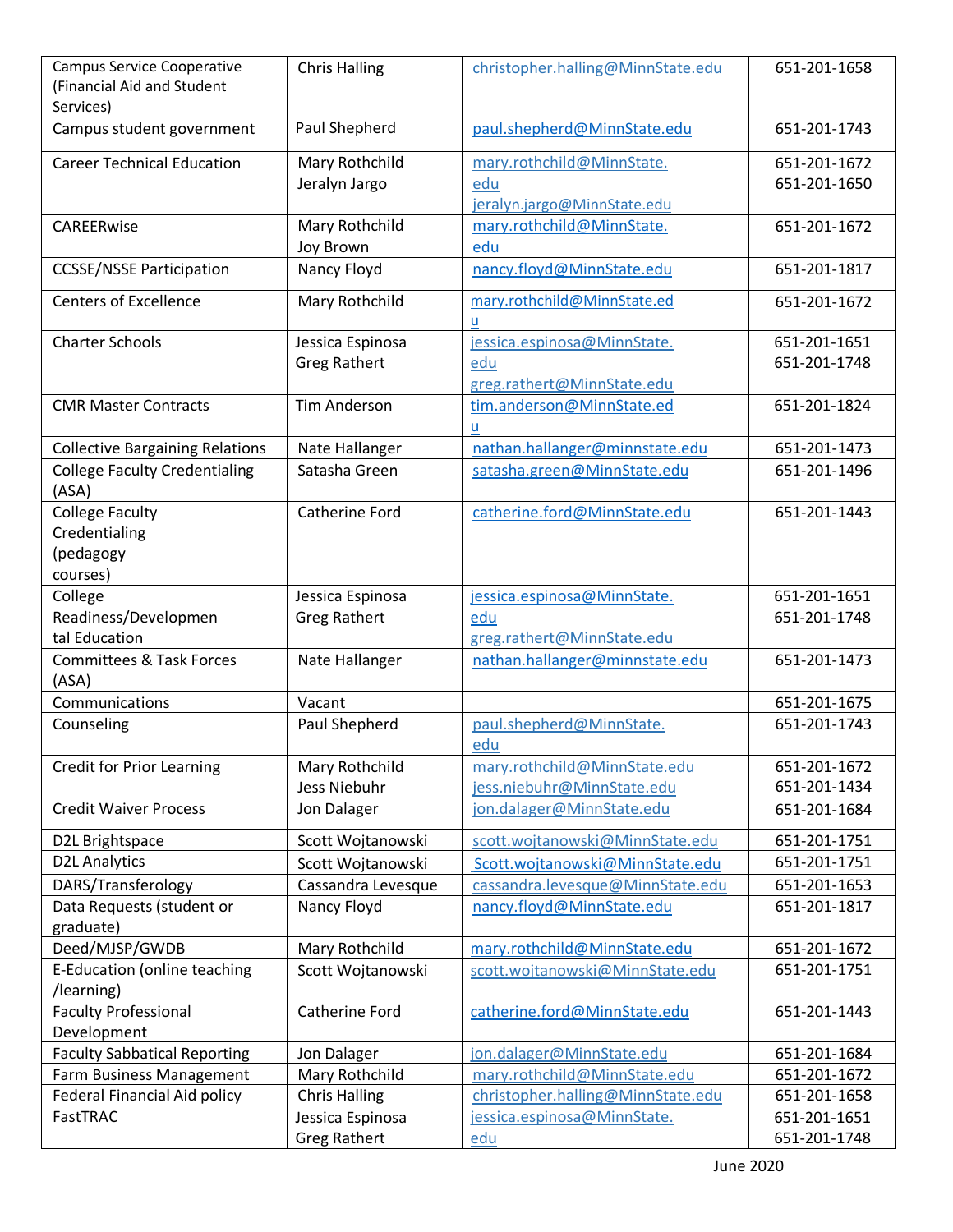|                                        |                       | greg.rathert@MinnState.edu        |              |
|----------------------------------------|-----------------------|-----------------------------------|--------------|
| <b>Federal Reporting</b>               | Nancy Floyd           | Nancy.floyd@MinnState.edu         | 651-201-1817 |
| <b>Financial Aid Program</b>           | <b>Chris Halling</b>  | christopher.halling@MinnState.edu | 651-201-1658 |
| <b>Compliance and Monitoring</b>       |                       |                                   |              |
| <b>Global Education</b>                | Jon Dalager           | jon.dalager@MinnState.edu         | 651-201-1684 |
| <b>Graduate Education</b>              | Jon Dalager           | jon.dalager@MinnState.edu         | 651-201-1655 |
| <b>Higher Education Liaison</b>        | Ron Anderson          | ron.anderson@MinnState.edu        | 651-201-1498 |
| <b>Higher Learning Commission</b>      | Satasha Green         | satasha.green@minnstate.edu       | 651-201-1496 |
| <b>Honorary Degrees</b>                | Jon Dalager           | jon.dalager@MinnState.edu         | 651-201-1684 |
| <b>Industry Partnerships</b>           | Mary Rothchild        | mary.rothchild@MinnState.edu      | 651-201-1672 |
| <b>Innovation Funding</b>              | Stephen Kelly         | stephen.kelly@MinnState.edu       | 651-201-1813 |
| <b>Institutional Mission Statement</b> | Jon Dalager           | jon.dalager@MinnState.edu         | 651-201-1684 |
| <b>Institutional Research</b>          | Nancy Floyd           | nancy.floyd@MinnState.edu         | 651-201-1817 |
| <b>Instructional Development</b>       | Kim Lynch             | kim.lynch@MinnState.edu           | 651-201-1655 |
| Intellectual Property:                 | <b>Gary Hunter</b>    | gary.hunter@MinnState.edu         | 651-201-1659 |
| Copyrights, Patents,                   |                       |                                   |              |
| <b>Trademarks &amp; Trade Secrets</b>  |                       |                                   |              |
| Internships/Work-based                 | Mary Rothchild        | mary.rothchild@MinnState.edu      | 651-201-1672 |
| Learning                               | Jess Niebuhr          | jess.niebuhr@MinnState.edu        | 651-201-1434 |
| <b>IPEDS Surveys</b>                   | <b>Brenda Bailey</b>  | brenda.bailey@MinnState.edu       | 651-201-1857 |
| <b>ISRS Financial Aid Module</b>       | <b>Chris Halling</b>  | christopher.halling@MinnState.edu | 651-201-1658 |
| Liaison                                |                       |                                   |              |
| IT Liaison for ISRS Student            | <b>Brent Glass</b>    | brent.glass@MinnState.edu         | 651-201-1673 |
| Services                               |                       |                                   |              |
| ITS liaison for ASA                    | Nate Hallanger        | nathan.hallanger@minnstate.edu    | 651-201-1473 |
| <b>LMIwise and Real-time</b>           | Phil Arellano         | phil.arellano@MinnState.ed        | 651-201-1774 |
| Labor Market Information               | Joy Brown             | $\underline{\mathsf{u}}$          | 651-201-1526 |
|                                        |                       | joy.brown@MinnState.edu           |              |
| Leadership Council                     | <b>Ron Anderson</b>   | ron.anderson@MinnState.edu        | 651-201-1498 |
| Legislation & Legislative Affairs      | Ron Anderson          | ron.anderson@MinnState.edu        | 651-201-1498 |
| Leveraged Equipment                    | Mary Rothchild        | mary.rothchild@MinnState.edu      | 651-201-1672 |
| Libraries                              | Tim Anderson          | tim.anderson@MinnState.edu        | 651-201-1824 |
| Longitudinal Education Data            | Nancy Floyd           | nancy.floyd@MinnState.edu         | 651-201-1817 |
| Local Partnership Program<br>Grants    | Mary Rothchild        | mary.rothchild@MinnState.edu      | 651-201-1672 |
| <b>Meet and Confers</b>                | Ron Anderson          | ron.anderson@MinnState.edu        | 651-201-1498 |
| MN Reconnect/Degrees When              | Shelly Auldrich       | Shelly.auldrich@MinnState.edu     | 651-201-1677 |
| Due                                    |                       |                                   |              |
| Minnesota Online                       | Kim Lynch             | kim.lynch@MinnState.edu           | 651-201-1655 |
| Minnesota Transfer Curriculum          | Marta Mohr            | marta.mohr@MinnState.edu          | 651-201-1683 |
|                                        | Jessica Migler        | Jessica.migler@MinnState.edu      | 651-201-1815 |
| Mission Approval (institution)         | Jon Dalager           | jon.dalager@MinnState.edu         | 651-201-1684 |
| Mission/Vision                         | Ron Anderson          | ron.anderson@MinnState.edu        | 651-201-1498 |
| Multi-Campus Collaboration<br>Program  | Mary Rothchild        | mary.rothchild@MinnState.edu      | 651-201-1672 |
| Network for Educational<br>Development | <b>Catherine Ford</b> | catherine.ford@MinnState.edu      | 651-201-1443 |
| Newsletter (ASA)                       | Vacant                |                                   | 651-201-1675 |
| <b>Online Resources for Students</b>   | Kim Lynch             | kim.lynch@MinnState.edu           | 651-201-1655 |
|                                        |                       |                                   |              |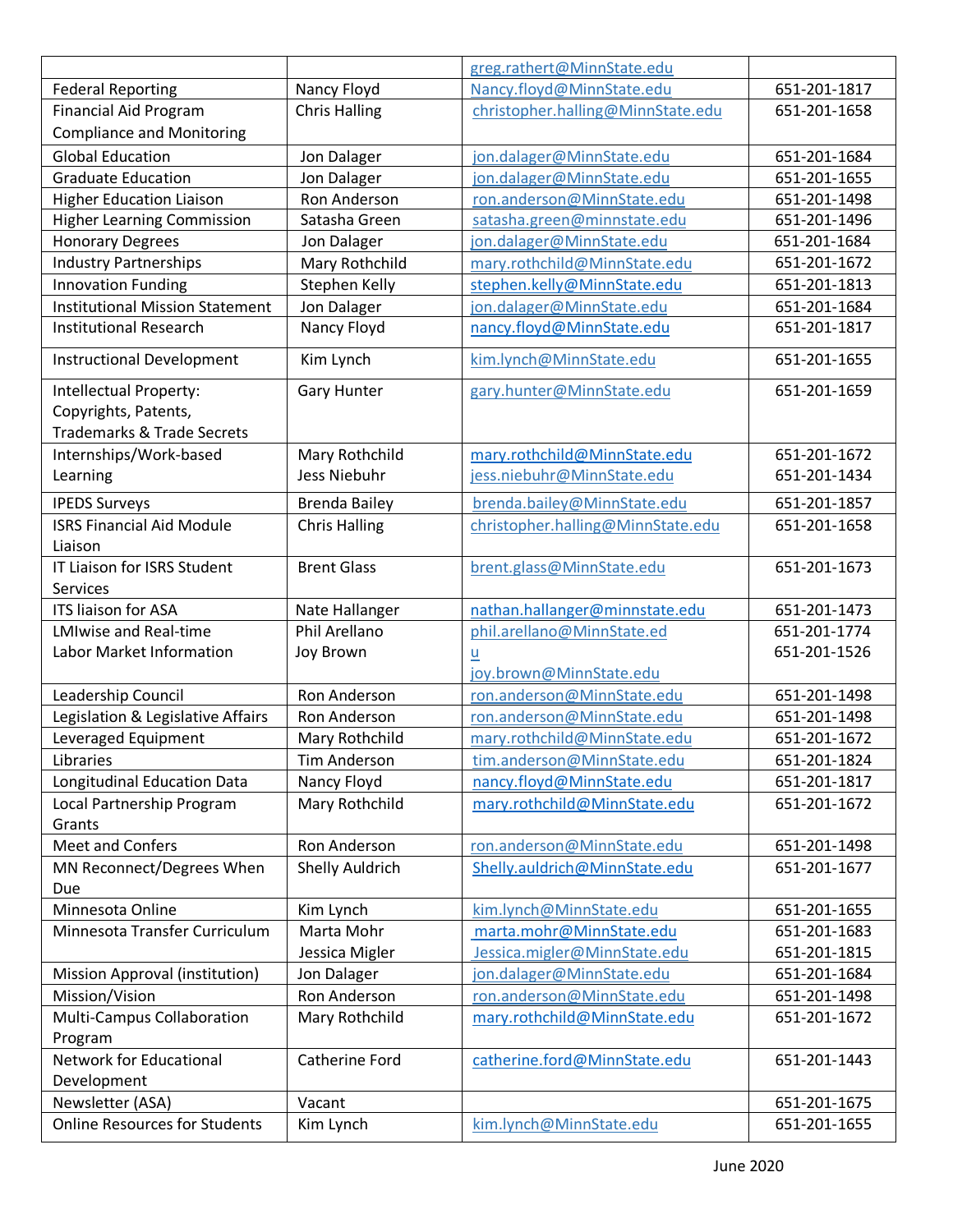| <b>Online Tutoring</b>                          | <b>Tim Anderson</b>  | tim.anderson@MinnState.edu        | 651-201-1824 |
|-------------------------------------------------|----------------------|-----------------------------------|--------------|
| <b>Open Education Resources</b>                 | Kim Lynch            | kim.lynch@MinnState.edu           | 651-201-1655 |
| Operations and Organization<br>(ASA)            | Nate Hallanger       | nathan.hallanger@minnstate.edu    | 651-201-1473 |
| P-20 and College Readiness                      | Jessica Espinosa     | jessica.espinosa@MinnState.       | 651-201-1651 |
|                                                 | <b>Greg Rathert</b>  | edu                               | 651-201-1748 |
|                                                 |                      | greg.rathert@MinnState.edu        |              |
| <b>Performance Metrics</b>                      | Nancy Floyd          | nancy.floyd@MinnState.edu         | 651-201-1817 |
| Perkins Federal Grant -<br>Administration       | Jeralyn Jargo        | jeralyn.jargo@MinnState.edu       | 651-201-1650 |
| Perkins Federal Grant -<br>Operations           | Jeralyn Jargo        | jeralyn.jargo@MinnState.edu       | 651-201-1650 |
| <b>Policy Council</b>                           | <b>Gary Hunter</b>   | gary.hunter@MinnState.edu         | 651-201-1659 |
| Program Approval                                | Jon Dalager          | jon.dalager@MinnState.edu         | 651-201-1684 |
|                                                 |                      |                                   |              |
| Program Review                                  | Jon Dalager          | jon.dalager@MinnState.edu         | 651-201-1684 |
| <b>PSEO and Concurrent</b>                      | Jessica Espinosa     | jessica.espinosa@MinnState.       | 651-201-1651 |
| Enrollment                                      | <b>Greg Rathert</b>  | edu                               | 651-201-1748 |
|                                                 |                      | greg.rathert@MinnState.edu        |              |
| <b>Quality Matters</b>                          | Scott Wojtanowski    | scott.wojtanowski@MinnState.edu   | 651-201-1751 |
| <b>Regional Transfer Meetings</b>               | Marta Mohr           | marta.mohr@MinnState.edu          | 651-201-1683 |
|                                                 | Jessica Migler       | jessica.migler@MinnState.edu      | 651-201-1815 |
| <b>Reverse Transfer</b>                         | Marta Mohr           | marta.mohr@MinnState.edu          | 651-201-1683 |
|                                                 | Jessica Migler       | jessica.migler@MinnState.edu      | 651-201-1815 |
| Shark Tank Open                                 | Stephen Kelly        | stephen.kelly@MinnState.edu       | 651-201-1813 |
| <b>Smart Transfer Plan</b>                      | Marta Mohr           | marta.mohr@MinnState.edu          | 651-201-1683 |
|                                                 | Jessica Migler       | jessica.migler@MinnState.edu      | 651-201-1815 |
| <b>Staff Meetings (ASA)</b>                     | Nate Hallanger       | nathan.hallanger@minnstate.edu    | 651-201-1473 |
| Staffing (ASA)                                  | Nate Hallanger       | nathan.hallanger@minnstate.edu    | 651-201-1473 |
| <b>State and Federal Financial Aid</b><br>Audit | <b>Chris Halling</b> | christopher.halling@MinnState.edu | 651-201-1658 |
| State Financial Aid policy and<br>regulations   | <b>Chris Halling</b> | christopher.halling@MinnState.edu | 651-201-1658 |
| Statewide Longitudinal                          | Nancy Floyd          | nancy.floyd@MinnState.edu         | 651-201-1817 |
| <b>Education Data System</b>                    |                      |                                   |              |
| (SLEDS)                                         |                      |                                   |              |
| <b>Statewide Student Associations</b>           | Paul Shepherd        | paul.shepherd@MinnState.edu       | 651-201-1743 |
| <b>STEM</b>                                     | Satasha Green        | satasha.green@minnstate.edu       | 651-201-1496 |
| <b>Strategic Initiatives</b>                    | Ron Anderson         | ron.anderson@MinnState.edu        | 651-201-1498 |
| <b>Strategic Planning</b>                       | Jon Dalager          | jon.dalager@MinnState.edu         | 651-201-1684 |
| <b>Strategic Enrollment</b>                     | <b>Chris Halling</b> | chris.halling@MinnState.edu       | 651-201-1658 |
| Management                                      |                      |                                   |              |
| <b>Student Academic Planning</b><br>tools       | Satasha Green        | satasha.green@MinnState.edu       | 651-201-1496 |
| <b>Student Affairs (General)</b>                | <b>Brent Glass</b>   | brent.glass@MinnState.edu         | 651-201-1673 |
| <b>Student Affairs Council</b>                  | <b>Brent Glass</b>   | brent.glass@MinnState.edu         | 651-201-1673 |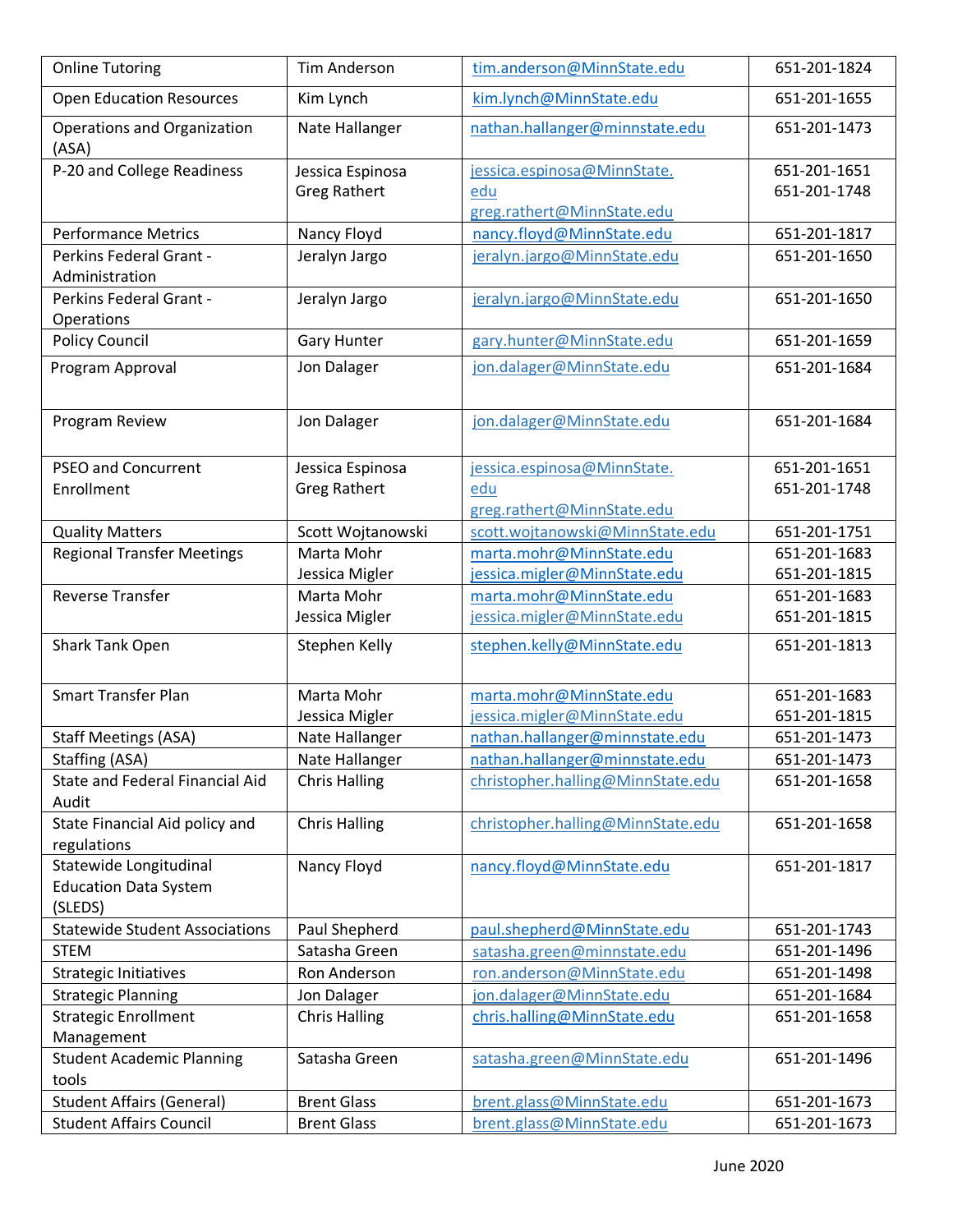| <b>Student Affairs Policies</b>               | <b>Brent Glass</b>    | brent.glass@MinnState.edu      | 651-201-1673 |
|-----------------------------------------------|-----------------------|--------------------------------|--------------|
| <b>Student Complaints</b>                     | <b>Gary Hunter</b>    | gary.hunter@MinnState.edu      | 651-201-1659 |
| <b>Student Conduct Issues</b>                 | Paul Shepherd         | paul.shepherd@MinnState.edu    | 651-201-1743 |
| <b>Student Data</b>                           | Nancy Floyd           | nancy.floyd@MinnState.edu      | 651-201-1817 |
| Student Health (not Insurance)                | Paul Shepherd         | paul.shepherd@MinnState.edu    | 651-201-1743 |
| <b>Student Learning Outcomes</b>              | Satasha Green         | satasha.green@minnstate.edu    | 651-201-1496 |
| <b>Student Life</b>                           | Paul Shepherd         | paul.shepherd@MinnState.edu    | 651-201-1743 |
| <b>Student Services and</b>                   | Paul Shepherd         | paul.shepherd@MinnState.edu    | 651-201-1743 |
| Development                                   |                       |                                |              |
| <b>Student Success</b>                        | Paul Shepherd         | paul.shepherd@MinnState.edu    | 651-201-1743 |
| <b>Technology Council</b>                     | Kim Lynch             | kim.lynch@MinnState.edu        | 651-201-1655 |
| <b>Textbooks</b>                              | Kim Lynch             | kim.lynch@MinnState.edu        | 651-201-1655 |
| <b>Transfer Advisory Group</b>                | Marta Mohr            | marta.mohr@MinnState.edu       | 651-201-1683 |
|                                               | Jessica Migler        | jessica.migler@MinnState.edu   | 651-201-1815 |
| <b>Transfer Agreements</b>                    | Marta Mohr            | marta.mohr@MinnState.edu       | 651-201-1683 |
|                                               | Jessica Migler        | jessica.migler@MinnState.edu   | 651-201-1815 |
| <b>Transfer and Articulation</b>              | Marta Mohr            | marta.mohr@MinnState.edu       | 651-201-1683 |
|                                               | Jessica Migler        | jessica.migler@MinnState.edu   | 651-201-1815 |
| <b>Transfer Pathways</b>                      | Marta Mohr            | marta.mohr@MinnState.edu       | 651-201-1683 |
|                                               |                       |                                |              |
| Travel (ASA)                                  | Nate Hallanger        | nathan.hallanger@minnstate.edu | 651-201-1473 |
| <b>Twin Cities Baccalaureate</b>              | Jon Dalager           | jon.dalager@MinnState.edu      | 651-201-1684 |
| <b>Union Relationships</b>                    | Ron Anderson          | ron.anderson@MinnState.edu     | 651-201-1498 |
| Veterans                                      | Gina Sobania          | gina.sobania@MinnState.edu     | 651-201-1654 |
| Workforce reporting                           | Nancy Floyd           | nancy.floyd@MinnState.edu      | 651-201-1817 |
| Workforce Development<br>(general)            | Mary Rothchild        | mary.rothchild@MinnState.edu   | 651-201-1672 |
| <b>Workforce Development</b>                  | Mary Rothchild        | mary.rothchild@MinnState.edu   | 651-201-1672 |
| Scholarships                                  |                       |                                |              |
| <b>Workforce Solutions</b><br>(Comprehensive) | <b>Trent Janezich</b> | trent.janezich@MinnState.edu   | 651-201-1424 |
| Z Degree                                      | <b>Tim Anderson</b>   | tim.anderson@MinnState.edu     | 651-201-1824 |
| <b>BOARD OFFICE</b>                           |                       |                                |              |
| <b>Board of Trustees Meetings</b>             | Kari Campbell         | kari.campbell@MInnState.edu    | 651-201-1705 |
| <b>Inviting Trustees to Campus</b>            | Daniel Drain          | daniel.drain@MinnState.edu     | 651-201-1706 |
| Events                                        |                       |                                |              |
| <b>CHANCELLOR'S OFFICE</b>                    |                       |                                |              |
| Office Support                                | Pa Yang               | pa.yang@MinnState.edu          | 651-201-1671 |
| Office Support                                | <b>Tina Firkus</b>    | tina.firkus@MinnState.edu      | 651-201-1828 |
| <b>Other Matters</b>                          | Jaime Simonsen        | jaime.simonsen@MinnState.edu   | 651-201-1669 |
| <b>FINANCE AND FACILITIES</b>                 |                       |                                |              |
| Interim Vice Chancellor & CFO                 | <b>William Maki</b>   | william.maki@MinnState.edu     | 651-201-1732 |
| Associate Vice Chancellor-                    | <b>Brian Yolitz</b>   | brian.yolitz@MinnState.edu     | 651-201-1777 |
| <b>Facilities</b>                             |                       |                                |              |
| System Director - Financial                   | <b>Steve Ernest</b>   | steve.ernest@MinnState.edu     | 651-201-1710 |
| <b>Planning and Analysis</b>                  |                       |                                |              |
| Interim Director - Capital                    | Michelle Gerner       | michlle.gerner@MinnState.edu   | 651-201-1775 |
| Development                                   |                       |                                |              |
| System Director - Tax &                       | Steve Gednalske       | steven.gednalske@MinnState.edu | 651-201-1657 |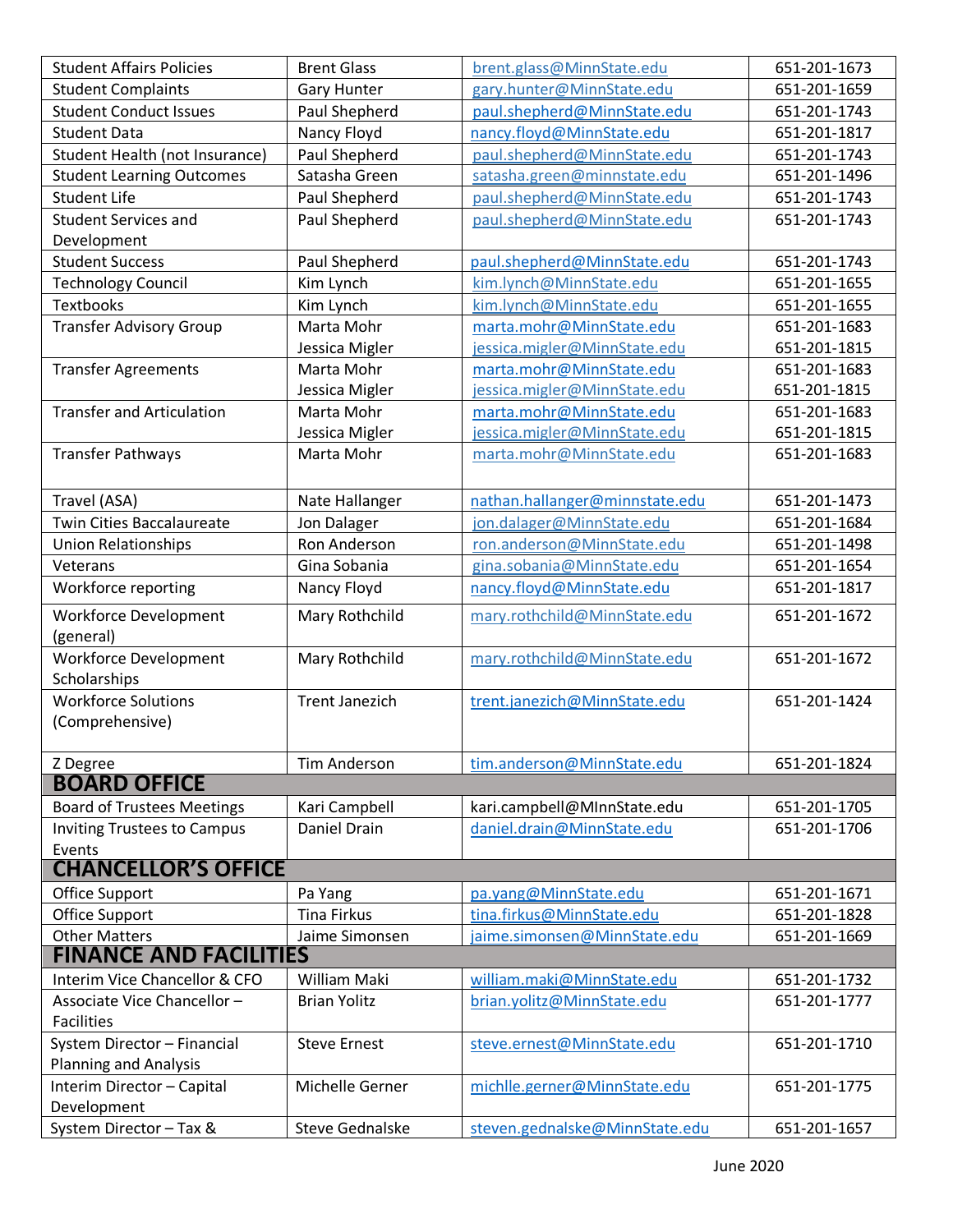| <b>Financial Services Reporting</b>                |                        |                                   |              |
|----------------------------------------------------|------------------------|-----------------------------------|--------------|
| System Director - Financial                        | Denise Kirkeby         | denise.Kirkeby@MinnState.edu      | 651-201-1736 |
| Reporting                                          |                        |                                   |              |
| System Director - Design and                       | Heidi Myers            | heidi.myers@MinnState.edu         | 651-201-1773 |
| Construction                                       |                        |                                   |              |
| System Director - Procurement                      | Michael Noble-Olson    | michael.noble-olson@MinnState.edu | 651-201-1445 |
|                                                    |                        | sourcing@MinnState.edu            |              |
|                                                    |                        | <b>ADMINISTRATIVE ASSISTANTS</b>  |              |
| <b>Executive Assistant to William</b><br>Maki      | Don Haney              | don.haney@MinnState.edu           | 651-201-1732 |
| <b>Facilities</b>                                  | Kathy Kirchoff         | kathy.kirchoff@MinnState.edu      | 651-201-1780 |
| Financial Reporting, FP&A                          | Corrie Fischer         | corrie.fischer@MinnState.edu      | 651-201-1744 |
|                                                    |                        | <b>WEBSITE ADMINISTRATORS</b>     |              |
| <b>Facilities</b>                                  | Kathy Kirchoff         | kathy.kirchoff@MinnState.edu      | 651-201-1780 |
| <b>Finance Division</b>                            | Don Haney              | don.haney@MinnState.edu           | 651-201-1732 |
| <b>Financial Reporting</b>                         | Mike Nordby            | michael.nordby@MinnState.edu      | 651-201-1694 |
| <b>Planning and Analysis</b>                       | <b>Matt MacInnes</b>   | matt.macinnes@MinnState.eudu      | 651-201-1779 |
| Procurement                                        | Celena Monn            | celena.monn@MinnState.edu         | 651-201-1444 |
| <b>Finance and Facilities</b>                      | <b>Contact</b>         | <b>Email</b>                      | Phone        |
| <b>Accounts Receivable</b>                         | Ge Thao                | ge.thao@Minnstate.edu             | 651-201-1843 |
| Accounts Receivable, System Billing                | Corrie Fischer         | corrie.fischer@Minnstate.edu      | 651-201-1744 |
|                                                    |                        |                                   |              |
| Allocation Framework,                              | Susan Anderson         | susan.anderson@Minnstate.edu      | 651-201-1707 |
| Implementation, Detail                             |                        |                                   |              |
| <b>Appropriation Adjustments</b>                   | Kathy Hanon            | kathy.hanon@Minnstate.edu         | 651-201-1709 |
|                                                    |                        |                                   |              |
| <b>Biennial Budget</b>                             | <b>Steve Ernest</b>    | steve.ernest@Minnstate.edu        | 651-201-1710 |
|                                                    | Susan Anderson         | susan.anderson@Minnstate.edu      | 651-201-1707 |
| Board Policies, System Procedures<br>(Finance)     | Mike Nordby            | michael.nordby@Minnstate.edu      | 651-201-1694 |
|                                                    | Kathy Hanon            | kathy.hanon@Minnstate.edu         | 651-201-1709 |
| <b>Capital Assets</b>                              | Amanda Carlson         | amanda.carlson@Minnstate.edu      | 651-201-1756 |
|                                                    | <b>Barb Ganzer</b>     | barbara.ganzer@Minnstate.edu      | 651-201-1739 |
| Capital Budget                                     | <b>Brian Yolitz</b>    | brian.yolitz@MinnState.edu        | 651-201-1777 |
|                                                    | Michelle Gerner        | michelle.gerner@MinnState.edu     | 651-201-1775 |
| <b>Carpentry Programs at Technical</b><br>Colleges | Paul Harrington        | paul.harrington@MinnState.edu     | 651-201-1539 |
| CFO Meetings and Conferences                       | Don Haney              | don.haney@Minnstate.edu           | 651-201-1732 |
| Collateral (cash and investments)                  | <b>Barb Ganzer</b>     | barbara.ganzer@Minnstate.edu      | 651-201-1739 |
| <b>Construction Accounting</b>                     | <b>Summer Harrison</b> | summer.harrison@Minnstate.edu     | 651-201-1769 |
| <b>Contract Administration</b>                     | Michael Noble-Olson    | michael.noble-olson@Minnstate.edu | 651-201-1445 |
| Credit/Purchasing Card Program                     | Christy Wozny          | christy.wozny@Minnstate.edu       | 651-201-1660 |
| Data Warehouse Reporting                           | Mike Nordby            | michael.nordby@Minnstate.edu      | 651-201-1694 |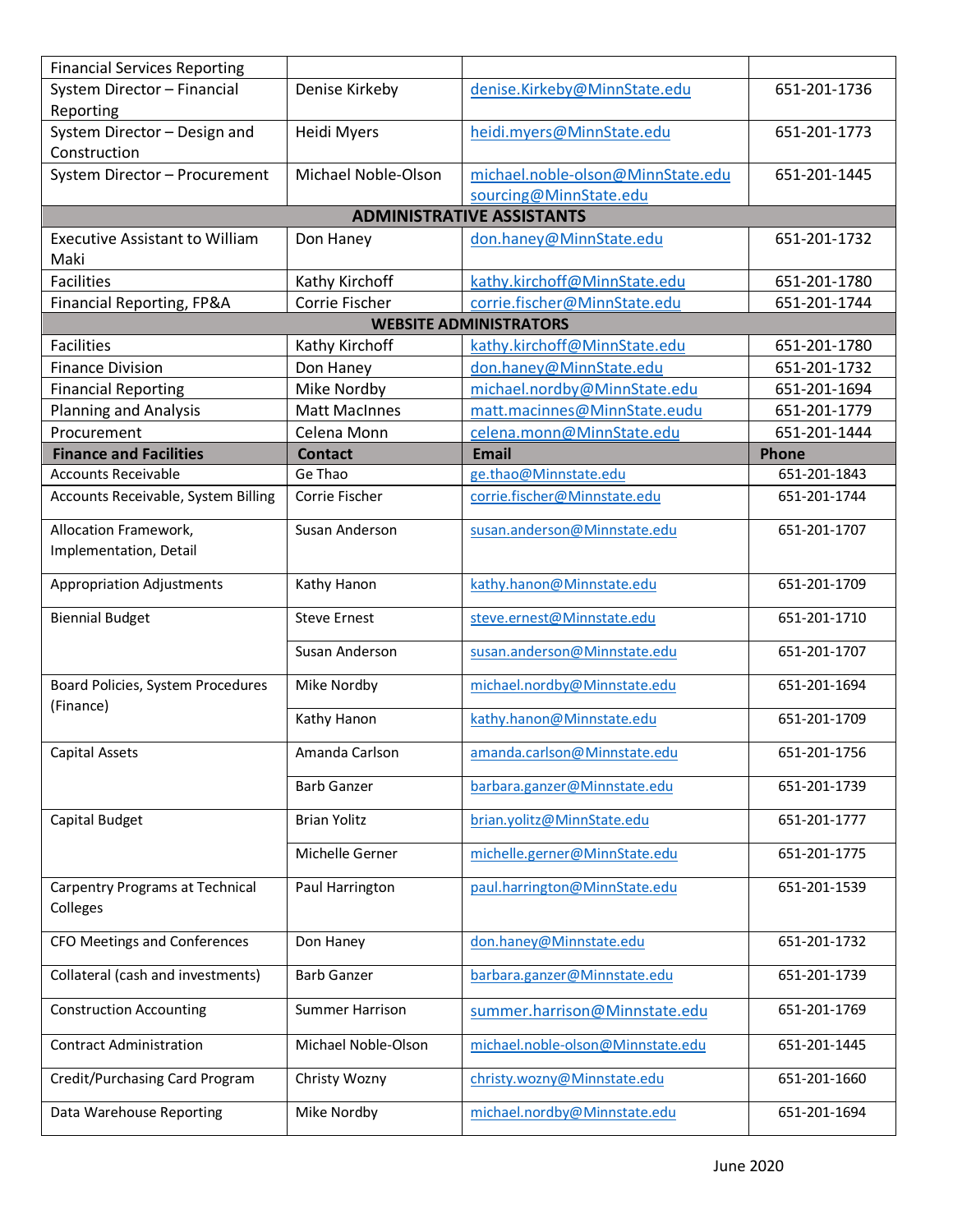| Debt Service (GO Bond)                         | Jacob Stock          | jacob.stock@Minnstate.edu      | 651-201-1569 |
|------------------------------------------------|----------------------|--------------------------------|--------------|
| Delegation of Authority                        | Andrew Bestler       | andrew.bestler@Minnstate.edu   | 651-201-1592 |
| Design and Construction;                       | Jim Morgan           | james.morgan@MinnState.edu     | 651-201-1773 |
| standards, project reporting,                  | Karen Huiett         | Karen.huiett@MinnState.edu     | 651-201-1599 |
| contracting policy & procedures                | Justin Pliska        | justine.pliska@MinnState.edu   | 651-201-1505 |
|                                                | <b>Terry Olson</b>   | terry.olsen@MinnState.edu      | 651-201-1425 |
| <b>Emergency Management</b>                    | <b>Tracy Worsley</b> | tracy.worsley@Minnstate.edu    | 651-201-1797 |
|                                                |                      |                                |              |
| <b>Enrollment Projections - FYE</b>            | <b>Steve Ernest</b>  | steve.ernest@Minnstate.edu     | 651-201-1710 |
|                                                | Susan Anderson       | susan.anderson@Minnstate.edu   | 651-201-1707 |
| <b>Environmental Safety Compliance</b>         | <b>Brian Yolitz</b>  | brian.yolitz@Minnstate.edu     | 651-201-1777 |
|                                                | Ken Auer             | kenneth.auer@Minnstate.edu     | 651-201-1790 |
| e-Procurement                                  | Lori Mathews         | lori.mathew@MinnState.edu      | 651-201-1687 |
| <b>Equipment System</b>                        | <b>Barb Ganzer</b>   | barbara.ganzer@MinnState.edu   | 651-201-1763 |
|                                                | David Stallworth     | david.stallworth@MinnState.edu | 651-201-1619 |
| Financial Health Reporting -                   | <b>Brian Yolitz</b>  | brian.yolitz@Minnstate.edu     | 651-201-1777 |
| <b>Facilities</b>                              |                      |                                |              |
| Financial Health Reporting - Finance           | <b>Steve Ernest</b>  | steve.ernest@Minnstate.edu     | 651-201-1710 |
|                                                | Denise Kirkeby       | denise.kirkeby@Minnstate.edu   | 651-201-1736 |
| <b>Financial Statements</b>                    | Denise Kirkeby       | denise.kirkeby@Minnstate.edu   | 651-201-1736 |
|                                                | Metody Popov         | metody.popov@Minnstate.edu     | 651-201-1738 |
| Financial Systems - Finance User<br>Group Info | Mike Nordby          | michael.nordby@Minnstate.edu   | 651-201-1694 |
| <b>Financial Systems Accrual Module</b>        | <b>Barb Ganzer</b>   | barbara.ganzer@Minnstate.edu   | 651-201-1739 |
| Fire and Building Code                         | Ken Auer             | kenneth.auer@Minnstate.edu     | 651-201-1790 |
| Labor Contract Settlement Cost<br>Implications | <b>Steve Ernest</b>  | steve.ernest@Minnstate.edu     | 651-201-1710 |
|                                                | Susan Anderson       | susan.anderson@Minnstate.edu   | 651-201-1707 |
| Lease, Purchase and Sales<br>Easements         | Paul Harrington      | paul.harrington@MinnState.edu  | 651-201-1539 |
| Loan Collections (Perkins)                     | Andy Bestler         | andrew.bestler@MinnState.edu   | 651-201-1592 |
| Loan Management System                         | Andy Bestler         | andrew.bestler@MinnState.edu   | 651-201-1592 |
| <b>MMB Quarterly Reports</b>                   | Amanda Carlson       | amanda.carlson@MinnState.edu   | 651-201-1734 |
| Multi-Regional Training Center                 | Gayle Steiner        | gayle.steiner@Minnstate.edu    | 651-201-1796 |
| <b>Object Code Maintenance</b>                 | Andy Bestler         | Andrew.bestler@MinnState.edu   | 651-201-1592 |
| Occupational Safety Compliance                 | Anita Mujumdar       | anita.mujumdar@Minnstate.edu   | 651-201-1793 |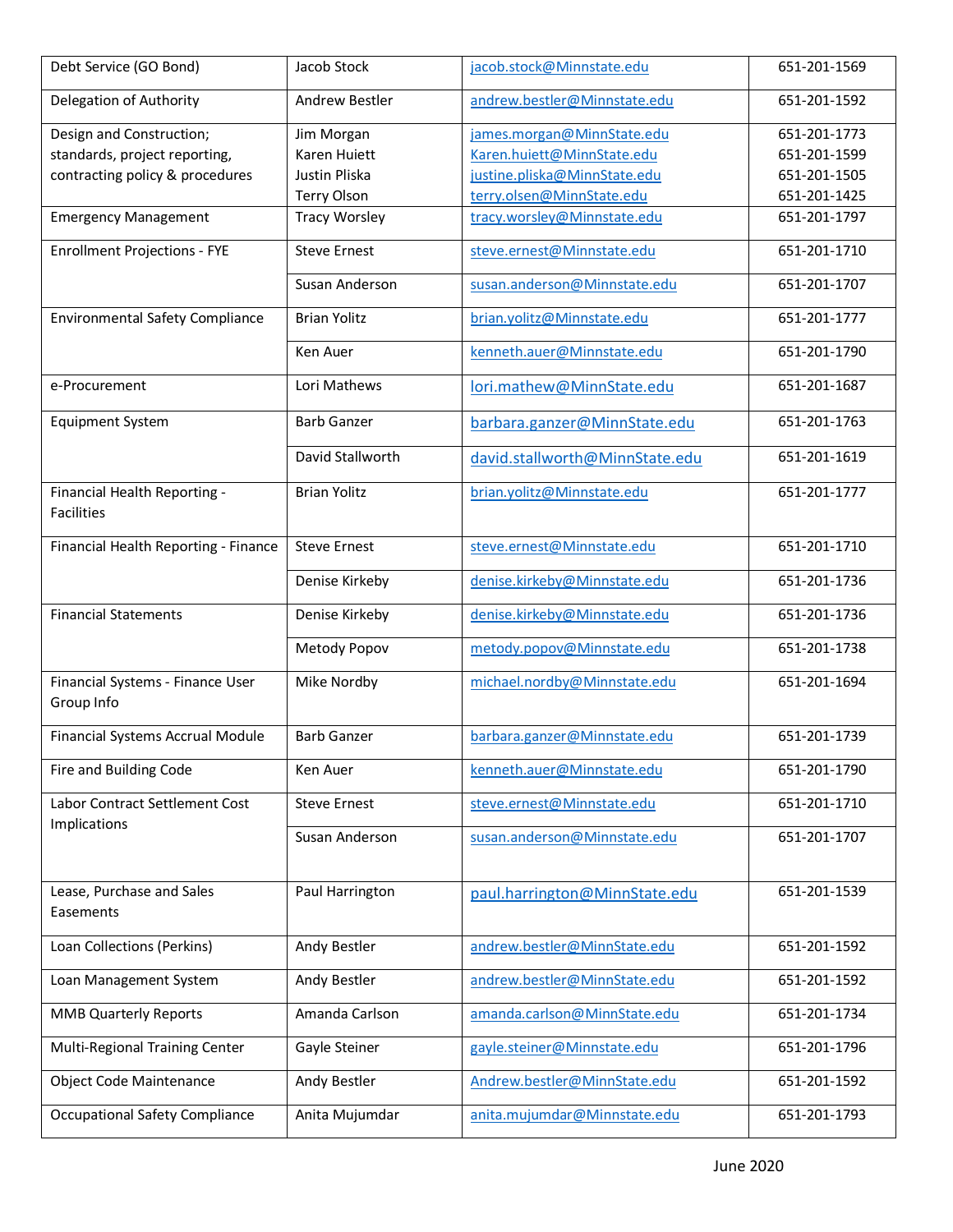| Perkins Grant/Financial                      | Rose Melin           | rose.melin@MinnState.edu          | 651-201-1592 |
|----------------------------------------------|----------------------|-----------------------------------|--------------|
| Reimbursement                                | Michelle Broz        | Michelle.broz@MinnState.edu       | 651-201-1647 |
| Physical Inventory                           | Andy Bestler         | andrew.bestler@MinnState.edu      | 651-201-1592 |
| <b>Physical Security</b>                     | Ken Auer             | kenneth.auer@Minnstate.edu        | 651-201-1790 |
|                                              | <b>Tracy Worsley</b> | tracy.worsley@Minnstate.edu       | 651-201-1797 |
| Policies and Procedures -<br>Construction    | <b>Brian Yolitz</b>  | brian.yolitz@MinnState.edu        | 651-201-1777 |
| Policies and Procedures - Facilities         | <b>Brian Yolitz</b>  | brian.yolitz@MinnState.edu        | 651-201-1777 |
| Policies and Procedures -<br>Purchasing      | Michael Noble-Olson  | michael.noble-olson@MinnState.edu | 651-201-1445 |
| Policies and Procedures - Real<br>Estate     | Paul Harrington      | paul.harrington@MinnState.edu     | 651-201-1775 |
| Policies and Procedures - Reserve            | <b>Steve Ernest</b>  | steve.ernest@Minnstate.edu        | 651-201-1710 |
|                                              | Susan Anderson       | susan.anderson@Minnstate.edu      | 651-201-1707 |
| Policies and Procedures - Tuition<br>and Fee | <b>Steve Ernest</b>  | steve.ernest@Minnstate.edu        | 651-201-1710 |
|                                              | Kathy Hanon          | kathy.hanon@Minnstate.edu         | 651-201-1709 |
| Procurement (RFP / RFB / RFI)                | Michael Noble-Olson  | michael.noble-olson@Minnstate.edu | 651-201-1445 |
| PSEO / Concurrent Enrollment                 | <b>Steve Ernest</b>  | steve.ernest@Minnstate.edu        | 651-201-1710 |
| <b>Public Safety and Compliance</b>          | <b>Brian Yolitz</b>  | brian.yolitz@Minnstate.edu        | 651-201-1777 |
|                                              | Ken Auer             | kenneth.auer@Minnstate.edu        | 651-201-1790 |
| Recycling - System Office                    | Dale Johnson         | dale.johnson@Minnstate.edu        | 651-201-1428 |
| Revenue Fund                                 | Michelle Gerner      | michelle.gerner@MinnState.edu     | 651-201-1775 |
|                                              | Kay Buhl             | kay.buhl@Minnstate.edu            | 651-201-1772 |
| Revenue Fund Debt Service                    | Kay Buhl             | kay.buhl@Minnstate.edu            | 651-201-1772 |
| <b>Revenue Fund Fees</b>                     | Kay Buhl             | kay.buhl@Minnstate.edu            | 651-201-1772 |
| Risk Management / Insurance                  | Keswic Joiner        | keswic.joiner@Minnstate.edu       | 651-201-1778 |
| SCUPPS / SEMA4 Payroll                       | Choung Yang          | choung.yang@Minnstate.edu         | 651-201-1733 |
|                                              | Ge Thao              | ge.thao@Minnstate.edu             | 651-201-1843 |
| Security Information                         | Ge Thao              | ge.thao@Minnstate.edu             | 651-201-1843 |
| <b>SEMA4 Business Expenses</b>               | Choung Yang          | choung.yang@Minnstate.edu         | 651-201-1733 |
|                                              | Ge Thao              | ge.thao@Minnstate.edu             | 651-201-1843 |
| State Register Liaison for System<br>Office  | Mike Nordby          | michael.nordby@Minnstate.edu      | 651-201-1694 |
| <b>Student Fee Reporting</b>                 | <b>Matt MacInnes</b> | matt.macinnes@Minnstate.edu       | 651-201-1779 |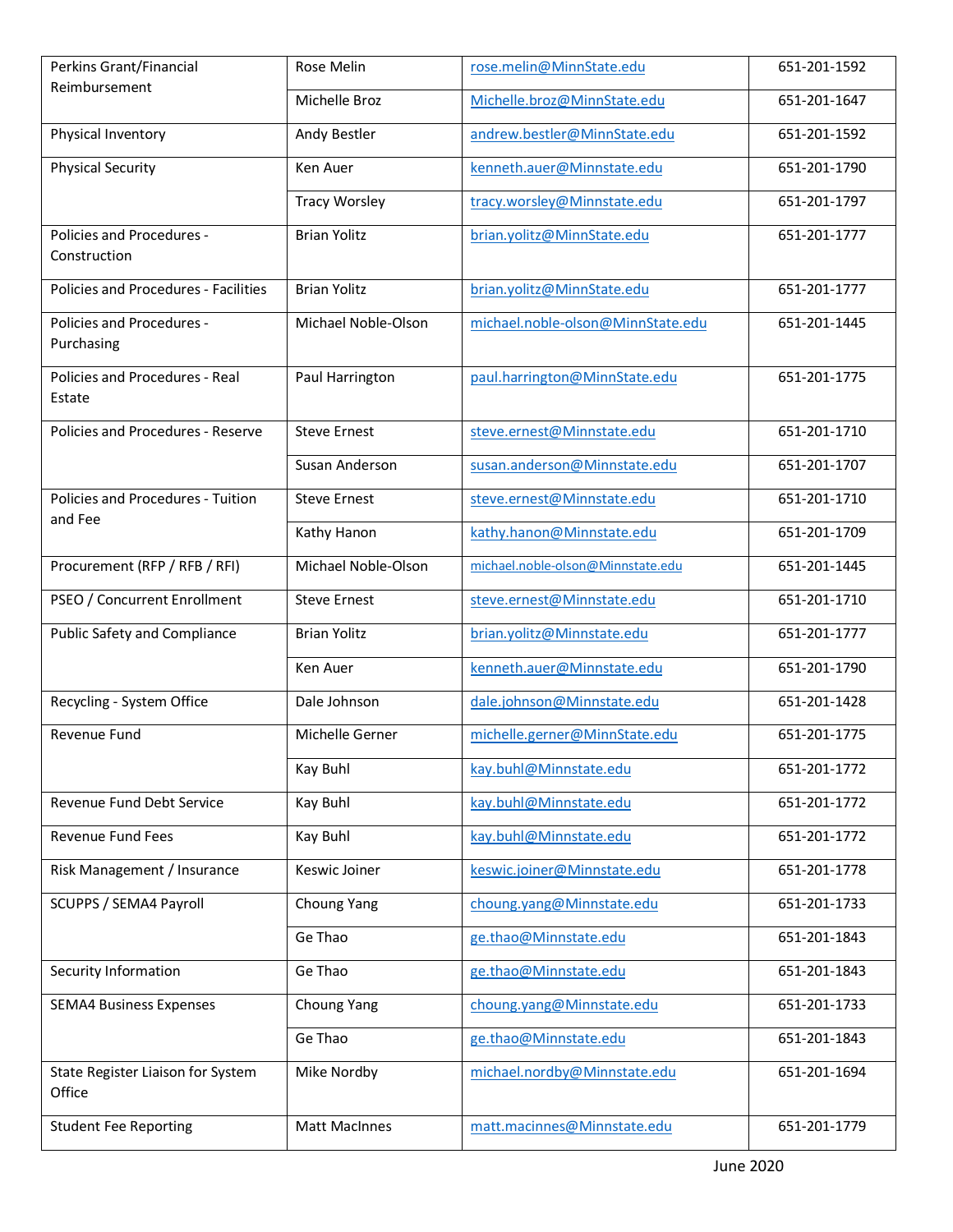| <b>Student Payroll</b>                                                               |                                |         | Ann Page                                                                 | ann.page@Minnstate.edu         | 651-201-1730                 |
|--------------------------------------------------------------------------------------|--------------------------------|---------|--------------------------------------------------------------------------|--------------------------------|------------------------------|
|                                                                                      | Ge Thao                        |         |                                                                          | ge.thao@Minnstate.edu          | 651-201-1843                 |
| <b>Supplier Diversity</b>                                                            |                                |         | Robert Harper                                                            | robert.harper@MinnState.edu    | 651-201-1442                 |
| SWIFT - ISRS Accounting (signing<br>approval)                                        |                                |         | Denise Kirkeby                                                           | denise.kirkeby@Minnstate.edu   | 651-201-1736                 |
| <b>SWIFT Budgets</b>                                                                 |                                |         | Choung Yang                                                              | choung.yang@Minnstate.edu      | 651-201-1733                 |
|                                                                                      |                                |         | David Stallworth                                                         | david.stallworth@Minnstate.edu | 651-201-1619                 |
| <b>SWIFT Computer Access</b>                                                         |                                |         | Ge Thao                                                                  | ge.thao@Minnstate.edu          | 651-201-1843                 |
| SWIFT Functionality and Ad Hoc                                                       |                                |         | Ge Thao                                                                  | ge.thao@Minnstate.edu          | 651-201-1843                 |
| Reports                                                                              |                                |         | Mike Nordby                                                              | michael.nordby@Minnstate.edu   | 651-201-1694                 |
| System Office Budget                                                                 |                                |         | Kathy Hanon                                                              | kathy.hanon@Minstate.edu       | 651-201-1709                 |
| <b>Tax Reporting</b>                                                                 |                                |         | Ann Page                                                                 | ann.page@Minnstate.edu         | 651-201-1730                 |
|                                                                                      |                                |         | Steve Gednalske                                                          | steven.gednalske@Minnstate.edu | 651-201-1657                 |
| <b>Tuition Reciprocity</b>                                                           |                                |         | Kathy Hanon                                                              | kathy.hanon@Minstate.edu       | 651-201-1709                 |
|                                                                                      |                                |         | Susan Anderson                                                           | susan.anderson@Minnstate.edu   | 651-201-1707                 |
| <b>Web Tuition Payment Issues</b>                                                    |                                | Gao Lee |                                                                          | gao.lee@Minnstate.edu          | 651-201-1679                 |
|                                                                                      |                                |         | Andy Bestler                                                             | andrew.bestler@MinnState.edu   | 651-201-1592                 |
| <b>GOVERNMENT RELATIONS</b>                                                          |                                |         |                                                                          |                                |                              |
| Special Assistant to the<br>Chancellor/Governmen<br>t Relations Lead                 | Bernie Omann                   |         | bernie.omann@MinnState.edu                                               |                                | 651-201-1759                 |
| Director of Government<br>Relations<br>Communications                                | Melissa<br>Fahning             |         | melissa.fahning@MinnState.edu                                            |                                | 651-201-1479                 |
| Director of Federal<br>Relations and                                                 | Sarah Berns                    |         | sarah.berns@MinnState.edu                                                |                                | 651-201-1668                 |
| <b>Executive Assistant</b>                                                           | Tina Firkus                    |         | tina.firkus@MinnState.edu                                                |                                | 651-201-1828                 |
| <b>HUMAN RESOURCES</b>                                                               |                                |         |                                                                          |                                |                              |
| Affordable Care<br>Act/Employer Shared<br>Responsibility<br>(ACA/ESR)                | <b>Toni Munos</b><br>Joe Trcka |         | toni.munos@MinnState.edu<br>joe.trcka@MinnState.edu                      |                                | 651-201-1844<br>651-201-1829 |
| <b>Annuitant Employment</b><br>Program (AEP                                          | Joe Trcka                      |         | joe.trcka@MinnState.edu                                                  |                                | 651-201-1829                 |
| <b>ASF System Evaluation</b>                                                         | Jim Jorstad                    |         | james.jorstad@MinnState.edu                                              |                                | 651-201-1448                 |
| Committee (AEP)<br>ASF salary setting                                                | Mary Nadeau                    |         | mary.nadeau@MinnState.edu                                                |                                | 651-201-1880                 |
| process                                                                              |                                |         |                                                                          |                                |                              |
| Classified contracts<br><b>Customized training</b><br>compensation variance<br>plans | Derek Hughes                   |         | Your campus labor relations representative<br>derek.hughes@MinnState.edu |                                | 651-201-1883                 |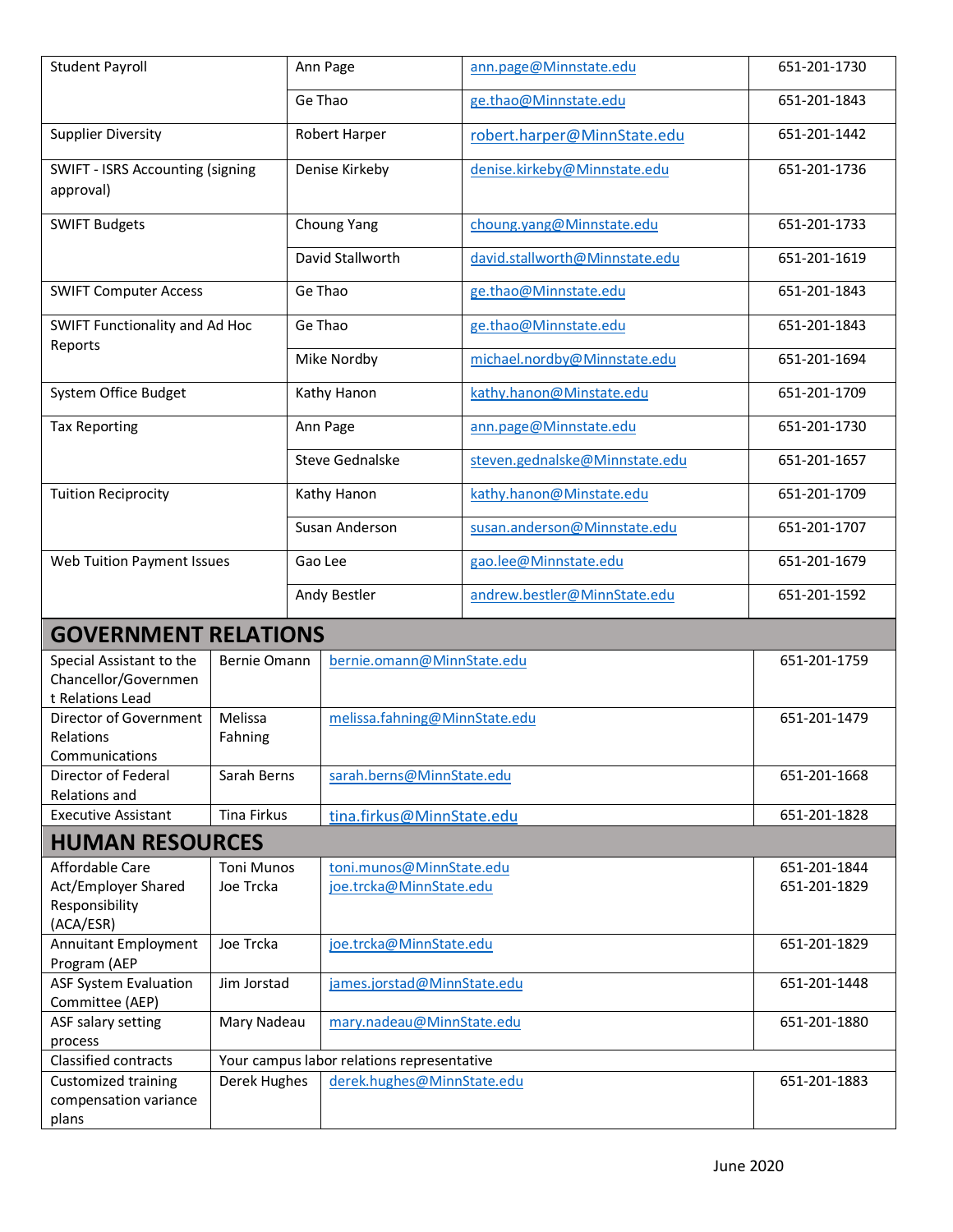| <b>Defined Contribution</b>                           | Derek Hughes           | derek.hughes@minnstate.edu                             | 651-201-1883 |
|-------------------------------------------------------|------------------------|--------------------------------------------------------|--------------|
| Retirement (DCR)                                      | Joe Trcka              | joe.trcka@minnstate.edu                                | 651-201-1829 |
| <b>Advisory Committee</b><br><b>Employee Learning</b> | Sarah                  | sarah.bjorstrom@MinnState.edu                          | 651-201-1511 |
| Management System                                     | Bjorstrom              | deeanne.bonebright@MinnState.edu                       | 651-201-1510 |
| (e-LMS)                                               | Dee Anne               |                                                        |              |
|                                                       | Bonebright             |                                                        |              |
| Employee required                                     | Dee Anne               | deeanne.bonebright@MinnState.edu                       | 651-201-1510 |
| training<br><b>Executive Development</b>              | Bonebright<br>Todd     |                                                        | 651-201-1852 |
| Program                                               | Thosgaard              | todd.thorsgaard@MInnState.edu                          |              |
| <b>Executive searches</b>                             | Renee                  | renee.hogoboom@MinnState.edu                           | 651-201-1664 |
|                                                       | Hogoboom               |                                                        |              |
| <b>Faculty Workload</b>                               | Barb Jiljian           | barb.jiljan@MinnState.edu                              | 651-201-1831 |
| Management (FWM)                                      |                        |                                                        |              |
| <b>Family Medical Leave</b><br>Act (FMLA)             |                        | Your campus labor relations account representative     |              |
| <b>Health Care Savings</b>                            | Joe Trcka              | joe.trcka@minnstate.edu                                | 651-201-1829 |
| Plan (HCSP                                            |                        |                                                        |              |
| <b>Health Reimbursement</b>                           | Joe Trcka              | joe.trcka@minnstate.edu                                | 651-201-1829 |
| Arrangement Account                                   | Chris Dale (for        | chris.dale@Minnstate.edu                               | 651-201-1834 |
| (HRA)                                                 | plan<br>interpretation |                                                        |              |
|                                                       |                        |                                                        |              |
| <b>HR Connect</b>                                     | Wendy                  | wendy.schultze@MinnState.edu                           | 651-201-1850 |
| (SharePoint)                                          | Schultze               | derek.hughes@MinnState.edu                             | 651-201-1883 |
|                                                       | Derek Hughes           |                                                        |              |
| HR communications                                     | Sue                    |                                                        | 651-201-1459 |
|                                                       | Appelquist             | sue.appelquist@MinnState.edu                           | 651-201-1850 |
|                                                       | Wendy                  | wendy.schultze@MinnState.edu                           |              |
|                                                       | Schultze               |                                                        |              |
|                                                       |                        |                                                        |              |
| HR guidelines and<br>policy development               | Sue<br>Appelquist      | sue.appelquist@MinnState.edu                           | 651-201-1459 |
| HR security access                                    | Kathy Running          | kathy.running@MinnState.edu                            | 651-201-1847 |
| HR service centers                                    | Barb Biljan            | barb.biljan@MinnState.edu                              | 651-201-1831 |
|                                                       | Sue                    | sue.appelquist@MinnState.edu                           |              |
|                                                       | Appelquist             |                                                        |              |
| <b>HR-TSM Project</b>                                 | Kari Campbell          | kari.campbell@MinnState.edu                            | 651-201-1427 |
|                                                       | Barb Biljan            | barb.biljan@MinnState.edu                              | 651-201-1831 |
| IFO contract                                          |                        | Your campus labor relations account representative     |              |
| IFO salary placement -                                | <b>Toni Munos</b>      | toni.munos@MinnState.edu                               | 651-201-1844 |
| initial, promotion,<br>terminal degree                | Chris Dale             | chris.dale@MinnState.edu                               | 651-201-1834 |
| ISRS functionality issues                             | <b>ITS Help Desk</b>   | https://servicedesk.minnstate.edu/CherwellPortal/MNSO# |              |
|                                                       |                        | $\underline{0}$                                        |              |
|                                                       |                        |                                                        |              |
|                                                       | HR Help Desk           | hr.helpdesk@minnstate.edu                              |              |
| Job classifications and                               | Joe Trcka              | joe.trcka@MinnState.edu                                | 651-201-1829 |
| audit (administrator)                                 | Derek Hughes           | derek.hughes@MinnState.edu                             | 651-201-1883 |
| Job audit appeals                                     | Sue                    | sue.appelquist@MinnState.edu                           | 651-201-1459 |
| (administrator)                                       | Appelquist             |                                                        |              |
| Job audit appeals (non-                               | Amy Jo Ebert           | amy.ebert@MinnState.edu                                | 651-201-1495 |
| administrator)                                        | Thai Nguyen            | thai.nguyen@MinnState.edu                              | 651-201-1693 |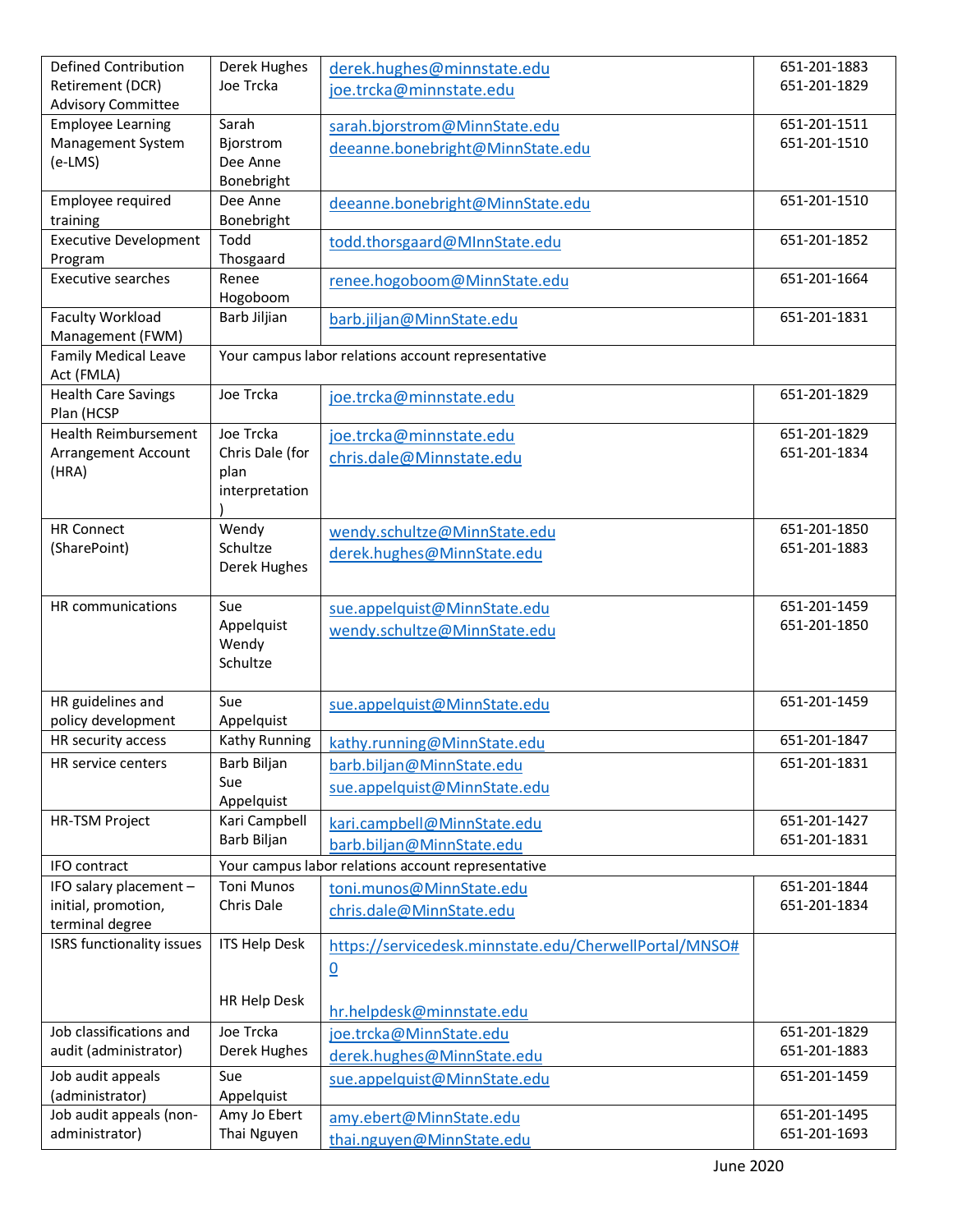| Job postings                                          | Amy Jo Ebert               | amy.ebert@MinnState.edu                            | 651-201-1495                 |
|-------------------------------------------------------|----------------------------|----------------------------------------------------|------------------------------|
|                                                       | Thai Nguyen                | thai.nguyen@MinnState.edu                          | 651-201-1693                 |
| Layoffs                                               |                            | Your campus labor relations account representative |                              |
| Luoma Leadership                                      | Dee Anne                   | deeanne.bonebright@MinnState.edu                   | 651-201-1510                 |
| Academy                                               | Bonebright                 |                                                    |                              |
| Mandatory Training-                                   | Dee Anne                   | deeanne.bonebright@MinnState.edu                   | 651-201-1510                 |
| Systemwide                                            | Bonebright                 |                                                    |                              |
| MinnState Personnel<br><b>Plan for Administrators</b> | Chris Dale<br>Derek Hughes | chris.dale@MinnState.edu                           | 651-201-1834<br>651-201-1883 |
|                                                       | Sue                        | derek.hughes@MinnState.edu                         | 651-201-1459                 |
|                                                       | Appelquist                 | sue.appelquist@MinnState.edu                       |                              |
| <b>MSCF</b> contract                                  |                            | Your campus labor relations account representative |                              |
| <b>MSCF</b> contract                                  | <b>Toni Munos</b>          | toni.munos@MinnState.edu                           | 651-201-1844                 |
| administration and                                    | Jeff Wade                  | jeff.wade@MinnState.edu                            |                              |
| processing matters and                                |                            |                                                    |                              |
| special waiver requests                               |                            |                                                    |                              |
| MSCF credentialing -                                  | Wendy                      | wendy.mcCance@MinnState.edu                        | 651-201-1768                 |
| general                                               | McCance                    | toni.munos@MinnState.edu                           | 651-201-1844                 |
| MSCF credentialing $-$                                | <b>Toni Munos</b><br>Wendy |                                                    | 651-201-1768                 |
| current employee                                      | McCance                    | wendy.mcCance@MinnState.edu                        | 651-201-1844                 |
|                                                       | Toni Munos                 | toni.munos@MinnState.edu                           |                              |
| MSCF layoff retraining,                               | <b>Toni Munos</b>          | toni.munos@MinnState.edu                           | 651-201-1844                 |
| reservations and                                      | Faith Latimer              | faith.latimer@MinnState.edu                        | 651-201-1835                 |
| claiming                                              |                            |                                                    |                              |
| MSCF salary placement                                 | <b>Faith Latimer</b>       | faith.latimer@MinnState.edu                        | 651-201-1835                 |
|                                                       | <b>Toni Munos</b>          | toni.munos@MinnState.edu                           | 651-201-1844                 |
| New Administrator                                     | Todd                       | todd.thorsgaard@MinnState.edu                      | 651-201-1852                 |
| Orientation                                           | Thorsgaard                 | jill.bode@MinnState.edu                            | 651-201-1814                 |
|                                                       | Jill Bode                  |                                                    |                              |
| New employee                                          | Dee Anne                   | deeanne.bonebright@MinnState.edu                   | 651-201-1510                 |
| onboarding/orientation<br>(systemwide resources)      | Bonebright                 |                                                    |                              |
| Performance                                           | Todd                       | todd.thorsgaard@MinnState.edu                      | 651-201-1852                 |
| management resources                                  | Thorsgaard                 |                                                    |                              |
| Phased retirement                                     | Joe Trcka                  | joe.trcka@MinnState.edu                            | 651-201-1829                 |
| Reporting/data (trends                                | Paul                       | paul.guillaume@MinnState.edu                       | 651-201-1885                 |
| and highlights, IPEDS,                                | Guillaume                  |                                                    |                              |
| etc.)                                                 |                            |                                                    |                              |
| Retirement plan coding                                | Joe Trcka                  | joe.trcka@MinnState.edu                            | 651-201-1829                 |
| Retirement plan                                       | Joe Trcka                  | joe.trcka@MinnState.edu                            | 651-201-1829                 |
| eligibility                                           | Derek Hughes               | derek.hughes@MinnState.edu                         | 651-201-1883                 |
| Salary approvals - ASF                                | Mary Nadeau                | mary.nadeau@MinnState.edu                          | 651-201-1880                 |
| Salary approvals-                                     | Derek Hughes               | derek.hughes@MinnState.edu                         | 651-201-1883                 |
| administrators                                        |                            |                                                    |                              |
| Salary approvals-                                     | Amy Jo Ebert               | amy.ebert@MinnState.edu                            | 651-201-1495                 |
| classified and                                        | Thai Nguyen                | thai.nguyen@MinnState.edu                          | 651-201-1693                 |
| unclassified<br>MAPE/MMA                              |                            |                                                    |                              |
| <b>SCUPPS HR transactions</b>                         | HR Help Desk               |                                                    |                              |
| SEMA4                                                 | HR Help Desk               | hr.helpdesk@MinnState.edu                          |                              |
|                                                       | Todd                       | hr.helpdesk@MinnState.edu                          |                              |
| Succession planning                                   | Thorsgaard                 | todd.thorsgaard@MinnState.edu                      | 651-201-1852                 |
|                                                       |                            |                                                    |                              |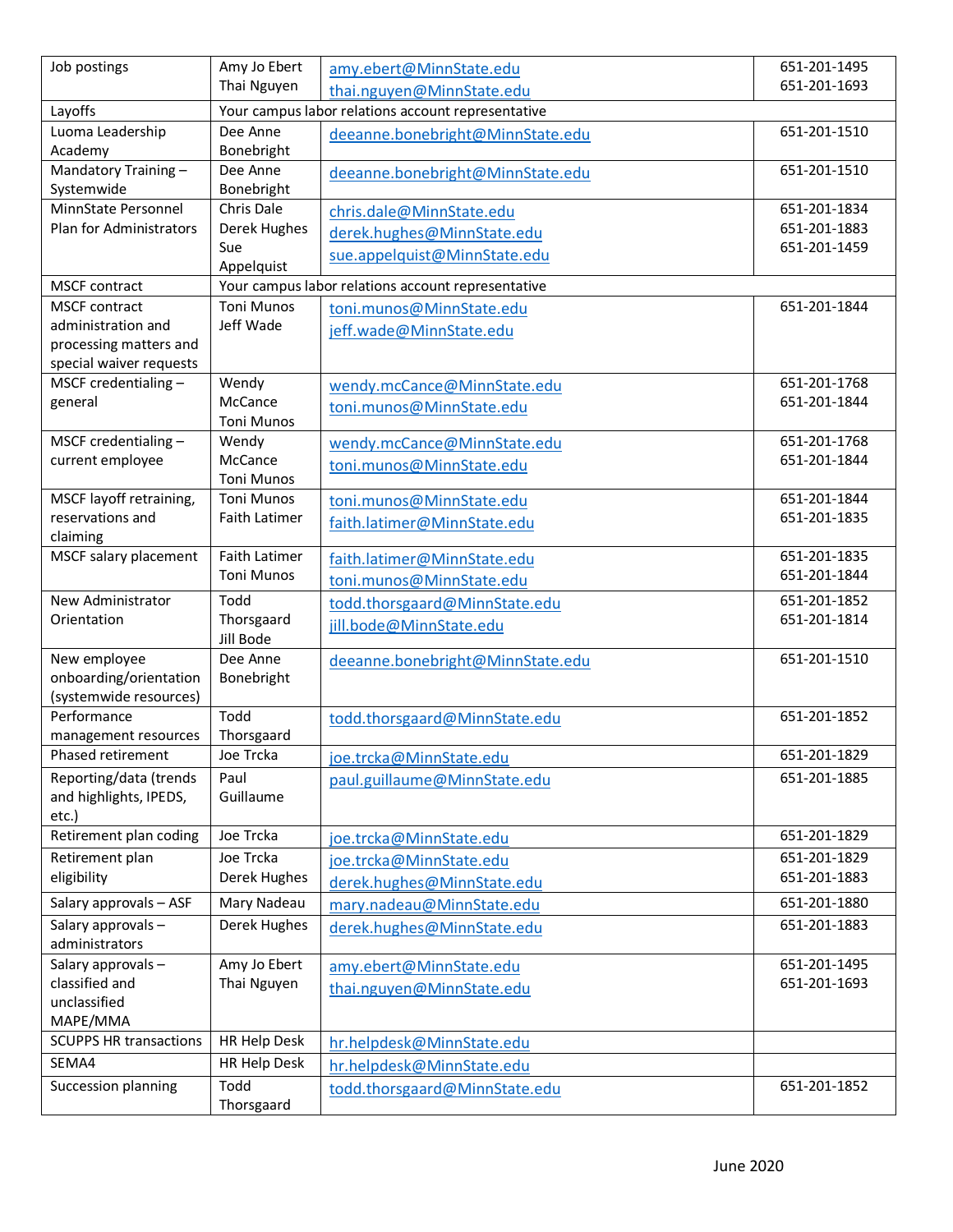| Supervisory training,                             | Todd                   | todd.thorsgaard@MinnState.edu   |                                                                                                                  | 651-201-1852   |
|---------------------------------------------------|------------------------|---------------------------------|------------------------------------------------------------------------------------------------------------------|----------------|
| including Art and                                 | Thorsgaard             | jill.bode@MinnState.edu         |                                                                                                                  | 651-201-1814   |
| <b>Science Supervision</b><br>TRA second chance   | Jill Bode<br>Joe Trcka |                                 |                                                                                                                  | 651-201-1829   |
| elections                                         |                        | joe.trcka@MinnState.edu         |                                                                                                                  |                |
| Tuition waiver eligibility                        | <b>Toni Munos</b>      | toni.munos@MinnState.edu        |                                                                                                                  | 651-201-1844   |
|                                                   | Joe Trcka or           | joe.trcka@MinnState.edu         |                                                                                                                  | 651-201-1829   |
|                                                   | your campus            |                                 |                                                                                                                  |                |
|                                                   | LR account             |                                 |                                                                                                                  |                |
| <b>Workers Compensation</b>                       | representative<br>Amy  |                                 |                                                                                                                  | 651-201-1595   |
|                                                   | Kockelman              | amy.kockelman@MinnState.edu     |                                                                                                                  |                |
|                                                   |                        |                                 | HUMAN RESOURCES (FOR SYSTEM OFFICE AND PRESIDENTS)                                                               |                |
| <b>Benefits and</b>                               | Renee                  | renee.hogoboom@MinnState.edu    |                                                                                                                  | 651-201-1664   |
| Retirement                                        | Hogoboom               |                                 |                                                                                                                  |                |
| <b>Human Resources</b>                            | Jessica White          | jessica.white@MinnState.edu     |                                                                                                                  | 651-201-1845   |
| Human Resources                                   | Sarah                  | sarah.homuth-goar@MinnState.edu |                                                                                                                  | 651-201-1507   |
|                                                   | Homuth-Goar            |                                 |                                                                                                                  |                |
| <b>INFORMATION TECHNOLOGY</b>                     |                        |                                 |                                                                                                                  |                |
| Service Desk                                      |                        |                                 | https://servicedesk.minnstate.edu/C                                                                              | 877-466-6728   |
|                                                   |                        |                                 | herwellPortal/MNSO#0                                                                                             |                |
| Contacts to escalate a Service Desk               |                        | Thea Hefty                      | thea.hefty@MinnState.edu                                                                                         | 651-201-1713   |
| ticket:                                           |                        | Kelly Jacobson                  | kelly.jacobsen@MinnState.edu                                                                                     | 651-201-1414   |
| Final Emergency Escalation contact                |                        | Ross Berndt                     | ross.berndt@MinnState.edu                                                                                        | 0651-201-1412  |
| for after hours<br><b>ITS Web Resources</b>       |                        |                                 |                                                                                                                  | c 952-607-5246 |
|                                                   |                        |                                 | http://www.minnstate.edu/system/its/index.html                                                                   |                |
| IT Support Services - requires SharePoint log in. |                        |                                 | https://mnscu.sharepoint.com/sites/ITS/SitePages/topic.<br>aspx?topicID=14&state=about                           |                |
| <b>Reporting Services</b>                         |                        |                                 | https://mnscu.sharepoint.com/sites/its/SitePages/topic.a                                                         |                |
|                                                   |                        |                                 | spx?topicID=29                                                                                                   |                |
| Information Security, Risk and Compliance         |                        |                                 | https://mnscu.sharepoint.com/sites/its/SitePages/topic.a                                                         |                |
|                                                   |                        |                                 | spx?topicID=17                                                                                                   |                |
| Identity and Access Management / StarID           |                        |                                 | http://www.minnstate.edu/system/its/iam/index.html                                                               |                |
|                                                   |                        |                                 | The following are strategic points of contact by category; for user issues or questions contact the Service Desk |                |
| Vice Chancellor for Information                   |                        | Ramon Padilla Jr.               | ramon.padilla@MinnState.edu                                                                                      | 651 201 1454   |
| Technology (CIO)                                  |                        |                                 |                                                                                                                  |                |
| <b>Associate Vice Chancellor for</b>              |                        | Ross Berndt                     | ross.berndt@MinnState.edu                                                                                        | 651 201 1412   |
| Information Services (Deputy CIO)                 |                        |                                 |                                                                                                                  |                |
| <b>Chief Information Security Officer</b>         |                        | Craig Munson                    | craig.munson@MinnState.edu                                                                                       | 651 201 1534   |
| (CISO)                                            |                        |                                 |                                                                                                                  |                |
| System Director, Technology and                   |                        | Jamie Nordstrom                 | jamie.nordstrom@MinnState.edu                                                                                    | 651 201 1607   |
| <b>Budget</b>                                     |                        |                                 |                                                                                                                  |                |
| Senior System Director,                           |                        | <b>Mark Malecek</b>             | mark.malecek@MinnState.edu                                                                                       | 320 313 4102   |
| <b>Enterprise Applications</b>                    |                        |                                 |                                                                                                                  |                |
| Accessibility/Learning                            |                        | Dick McMullen                   | dick.mcMullen@MinnState.edu                                                                                      | 651-201-1467   |
| Management System (D2L)                           |                        | Jamie Nordstrom                 | jamie.nordstrom@MinnState.edu                                                                                    | 651-201-1607   |
| <b>Business Intelligence</b>                      |                        | Mari Payton                     | mari.payton@MinnState.edu                                                                                        | 651-201-1430   |
| Data Centers                                      |                        | Ross Berndt<br>Duane Faber      | Duane.faber@minnstate.edu                                                                                        | 651-201-1532   |
| <b>Equipment Disposal</b>                         |                        | Ross Berndt                     | ross.berndt@MinnState.edu                                                                                        | 651-201-1412   |
| e-Services                                        |                        | Dave Willford                   | dave.willford@MinnState.edu                                                                                      | 651-201-1474   |
|                                                   |                        |                                 |                                                                                                                  |                |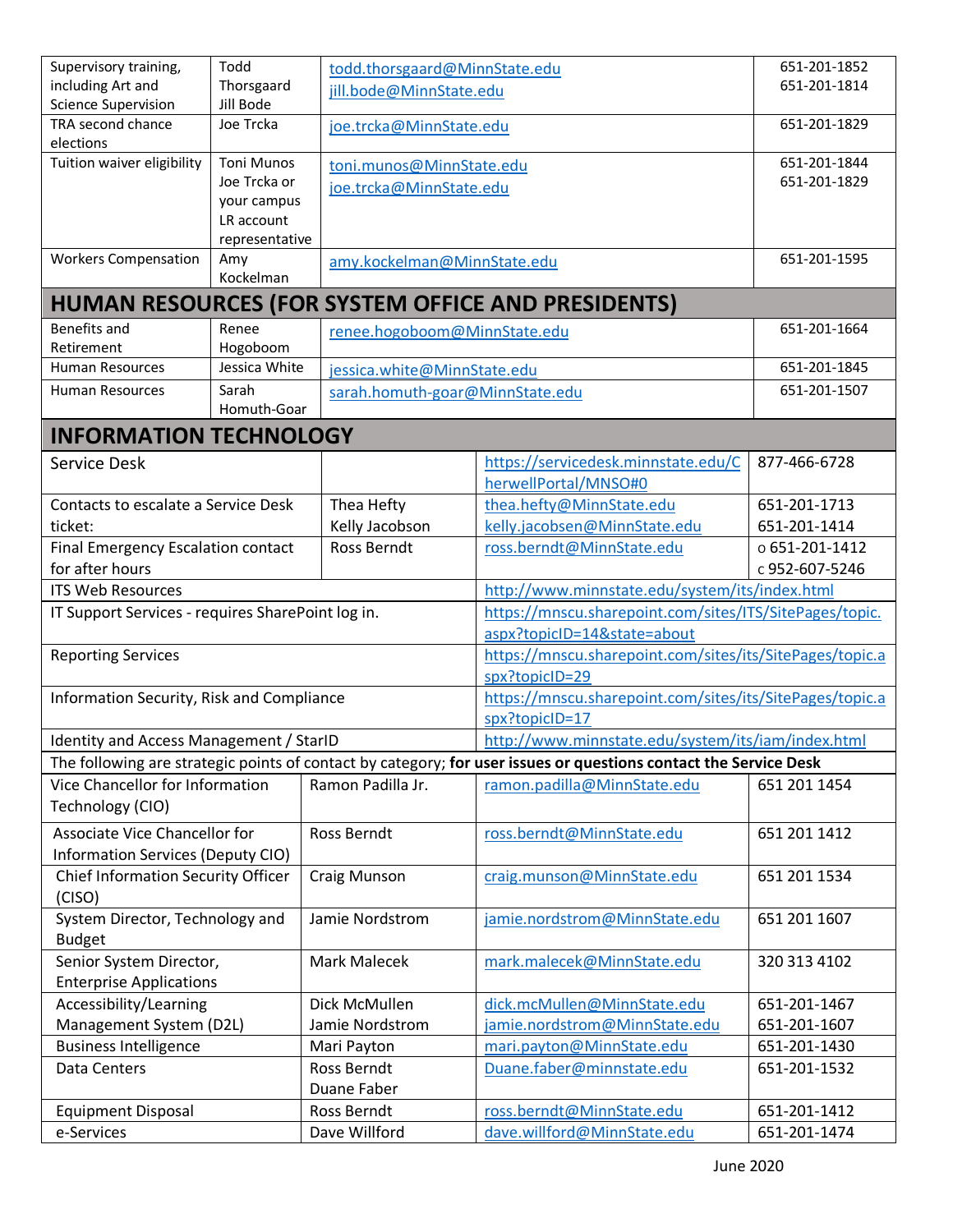| <b>Finance Systems</b>                     | Debbie Schadewald         | debbie.schadewald@MinnState.edu  | 320-223-6262 |
|--------------------------------------------|---------------------------|----------------------------------|--------------|
|                                            | <b>Mark Malecek</b>       | mark.malecek@MinnState.edu       | 320-313-4102 |
| <b>Financial Aid Systems</b>               | Cynthia Mehoves           | cynthia.mehoves@MinnState.edu    | 320-223-6269 |
|                                            | <b>Mark Malecek</b>       | mark.malacek@MinnState.edu       | 320-313-4102 |
| Human Resources/Payroll                    | Debbie Schadewald         | debbie.schadewald@MinnState.edu  | 320-223-6262 |
| Systems                                    | Mark Malecek              | mark.malecek@MinnState.edu       | 320-313-4102 |
| OFFICE OF EQUITY AND INCLUSION             |                           |                                  |              |
| <b>Chief Diversity Officer</b>             | Clyde Pickett             | clyde.pickett@MinnState.edu      | 651-201-1472 |
| <b>Assistant Diversity Officer</b>         | Josefina Landrieu         | josefina.landrieu@MinnState.edu  | 651-201-1475 |
| Civil Rights Compliance/Title IX           | <b>Andriel Dees</b>       | andriel.dees@MinnState.edu       | 651-201-1484 |
| Officer                                    |                           |                                  |              |
| <b>Equity Assessment</b>                   | Briana Williamson         | briana.williamson@MinnState.edu  | 651-201-1483 |
| <b>Executive Assistant</b>                 | Ka Her                    | ka.her@MinnState.edu             | 651-201-1863 |
| <b>Equity and Inclusion VISTA</b>          | <b>Faith James</b>        | faith.james@MinnState.edu        | 651-201-1455 |
| Project Director of Diversity,             | <b>Tarrence Robertson</b> | Tarrence.robertson@MinnState.edu | 651-201-1483 |
| Equity and Inclusion                       |                           |                                  |              |
| <b>OFFICE OF GENERAL COUNSEL - GENERAL</b> |                           |                                  |              |
| <b>OGC Contact List</b>                    |                           |                                  |              |
| <b>General Counsel</b>                     | Gary Cunningham           | gary.cunningham@MinnState.edu    | 651-201-1818 |
| <b>Assistant General Counsel</b>           | Mary Al Balber            | maryal.balber@MinnState.edu      | 651-201-1752 |
| <b>Assistant General Counsel</b>           | <b>Scott Goings</b>       | scott.goings@MinnState.edu       | 651-201-1753 |
| <b>Assistant General Counsel</b>           | Sarah McGee               | sarah.mcGee@MinnState.edu        | 651-201-1410 |
| <b>Assistant General Counsel</b>           | Dan McCabe                | daniel.mcCabe@MinnState.edu      | 651-201-1833 |
| Legal Analyst                              | <b>Heidi Slegers</b>      | heidi.slegers@MinnState.edu      | 651-201-1755 |
| Legal Analyst                              | Amanda Bohnhoff           | amanda.bohnhoff@MinnState.edu    | 651-201-1676 |
| Legal Analyst                              | Liz Hegman                | liz.hegman@MinnState.edu         | 651-201-1761 |

PLEASE NOTE: The Minnesota State Colleges and Universities system receives its legal services primarily from the Office of General Counsel (OGC) and the Minnesota Attorney General's Office (AGO).

The OGC provides legal services to the system office as well as the system colleges and universities in areas such as employment law, student rights, contracts and intellectual property. The OGC also focuses on areas that present significant policy as well as legal issues, including governance, data practices, immigration, global study programs, copyright and other policy-related issues. The general counsel coordinates the provision of legal services, including consultation on litigation, contracts and other legal issues of special significance to the system.

Campuses are free to contact either the OGC for Minnesota State Colleges and Universities or the Minnesota AGO for assistance, regardless of topic. When appropriate, you may be referred to another attorney for assistance. There is no charge for advice from either office. Colleges and universities pay 50% of the cost of AGO services in litigation matters. When a college or university is engaged in litigation, that institution is responsible for all litigation costs (such as discovery and filing fees) and the full cost of settlement or judgment, as well as 50% of the cost of AGO services.

The AGO handles all system litigation and provides assistance with contracts, real estate transactions, and other needed legal services. The AGO has several specialty divisions to assist us, including Education, Employment Law and Torts, and Public Finance and Opinions. Several assistant attorneys general in the education division serve as "campus general counsel." Each is assigned several campuses, and provides primary legal services to the campuses and connects the colleges and universities with more specialized services when needed.

Outside counsel may be appointed only by the Attorney General, and generally is engaged only when highly specialized services are needed. Requests for outside counsel are to be directed to the General Counsel. Currently, the system has outside counsel for tax, pension, patent, and bond-related issues. Colleges and universities are not allowed to hire either outside or in-house attorneys. When entering into a contract with an attorney for non-legal services, such as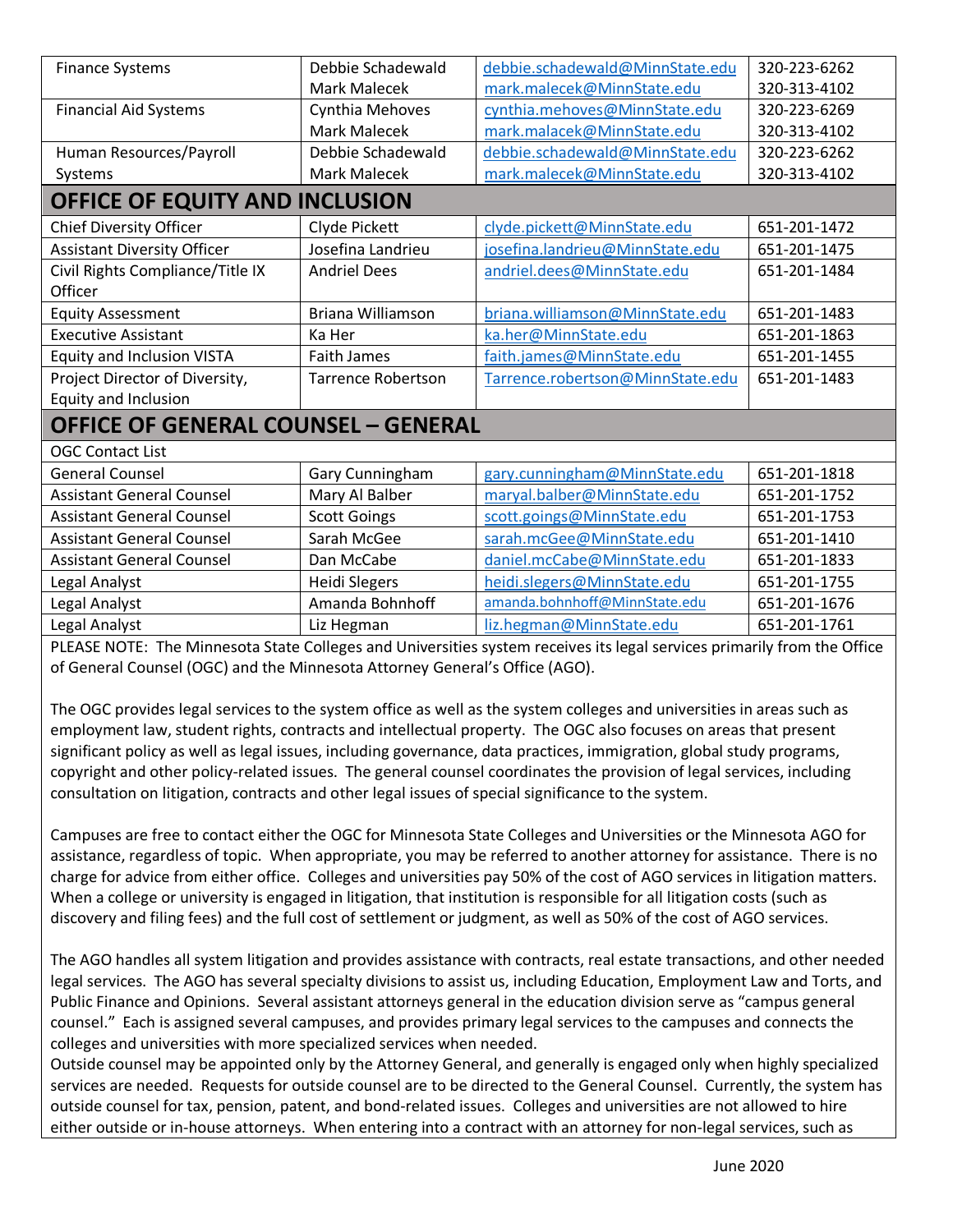immigration applications or investigative services, the contract must specify that it is for non-legal services. Contact the OGC if you have question about contracts with attorneys. System Procedure 5.14.2, Part 10, Subpart A. Campus representatives authorized by the president to obtain legal services may contact OGC staff, the AGO assigned attorney for their campus, or an attorney in one of the specialized divisions.

| <b>Attorney General's Office Assignment List</b>         |                       | http://www.minnstate.edu/system/ogc/legalservices.ht |              |
|----------------------------------------------------------|-----------------------|------------------------------------------------------|--------------|
|                                                          |                       | ml                                                   |              |
| <b>Education</b>                                         |                       |                                                      |              |
| Manager, Deputy Attorney General                         | <b>Christie Eller</b> | christie.eller@ag.state.mn.us                        | 651-757-1440 |
| <b>Assistant Attorney General</b>                        | Kevin Finnerty        | kevin.finnerty@ag.state.mn.us                        | 651-757-1058 |
| <b>Assistant Attorney General</b>                        | Kathryn Woodruff      | kathryn.woodruff@ag.state.mn.us                      | 651-757-1361 |
| <b>Assistant Attorney General</b>                        | Ian Welsh             | ian.welsh@ag.state.mn.us                             | 651-757-1018 |
| <b>Bankruptcy</b>                                        |                       |                                                      |              |
| <b>Assistant Attorney General</b>                        | Wendy Tien            | wendy.tien@ag.state.mn.us                            | 651-757-1223 |
| <b>Construction Litigation and Bid Disputes</b>          |                       |                                                      |              |
| <b>Assistant Attorney General</b>                        | Mathew Ferche         | mathew.ferche@ag.state.mn.us                         | 651-757-1457 |
| Manager, Assistant Attorney General                      | Joan Eichhorst        | joan.eichhorst@ag.state.mn.us                        | 651-757-1348 |
| <b>Employment Law</b>                                    |                       |                                                      |              |
| <b>Assistant Attorney General</b>                        | Kathryn Fodness       | kathryn.fodness@ag.state.mn.us                       | 651-757-1348 |
| <b>Finance/Contracts</b>                                 |                       |                                                      |              |
| <b>Assistant Attorney General</b>                        | Adam Sorenson         | j.Adam.Sorenson@ag.state.mn.us                       | 651-757-1202 |
| <b>Real Estate/Leases</b>                                |                       |                                                      |              |
| <b>Assistant Attorney General</b>                        | Kevin Rodlund         | kevin.rodlund@ag.state.mn.us                         | 651-757-1294 |
| <b>GENERAL COUNSELS OFFICE LIST OF CONTACTS BY TOPIC</b> |                       |                                                      |              |
| Academic misconduct (employees)                          | Gary Cunningham       | gary.cunningham@MinnState.edu                        | 651-201-1818 |
| Academic misconduct (students)                           | <b>Scott Goings</b>   | scott.goings@MinnState.edu                           | 651-201-1753 |
| ADA (students)                                           | <b>Scott Goings</b>   | scott.goings@MinnState.edu                           | 651-201-1753 |
| ADA (employees)                                          | Gary Cunningham       | gary.cunningham@MinnState.edu                        | 651-201-1818 |
| Admissions                                               | <b>Scott Goings</b>   | scott.goings@MinnState.edu                           | 651-201-1753 |
| Athletics                                                | <b>Scott Goings</b>   | scott.goings@MinnState.edu                           | 651-201-1753 |
| Bankruptcy                                               | Dan McCabe            | daniel.mcCabe@MinnState.edu                          | 651-201-1833 |
| <b>Board of Trustees</b>                                 | Gary Cunningham       | gary.cunningham@MinnState.edu                        | 651-201-1818 |
| <b>BYOD</b> (Bring Your Own                              | Sarah McGee           | sarah.mcGee@MinnState.edu                            | 651-201-1410 |
| Device)/Mobile Computing                                 |                       |                                                      |              |
| Clery Act (Campus Security Act)                          | <b>Scott Goings</b>   | scott.goings@MinnState.edu                           | 651-201-1753 |
| <b>Cloud Computing/Cloud Storage</b>                     | Sarah McGee           | sarah.mcGee@MinnState.edu                            | 651-201-1410 |
| Clinical Affiliation agreements (allied                  | Mary Al Balber        | maryal.balber@MinnState.edu                          | 651-201-1752 |
| health programs)                                         | Dan McCabe            | Daniel.McCabe@MinnState.edu                          | 651-201-1833 |
|                                                          | Amanda Bohnhoff       | Amanda.Bohnhoff@MinnState.edu                        | 651-201-1676 |
| Construction contracts, disputes                         | Mary Al Balber        | maryal.balber@MinnState.edu                          | 651-201-1752 |
| Contract review, negotiation,                            | Mary Al Balber        | maryal.balber@MinnState.edu                          | 651-201-1752 |
| disputes                                                 | Dan McCabe            | daniel.mcCabe@MinnState.edu                          | 651-201-1833 |
| Contract templates                                       | Adam Sorenson         | j.adam.sorenson@ag.state.mn.us                       | 651-757-1017 |
|                                                          | Mary Al Balber        | maryal.balber@MinnState.edu                          | 651-201-1752 |
|                                                          | Sarah McGee           | sarah.mcGee@MinnState.edu                            | 651-201-1410 |
|                                                          | <b>Heidi Slegers</b>  | heidi.slegers@MinnState.edu                          | 615-201-1755 |
|                                                          | Dan McCabe            | daniel.mcCabe@MinnState.edu                          | 651-201-1833 |
| Contracts, Facility: Use/license/lease                   | Mary Al Balber        | maryal.balber@MinnState.edu                          | 651-201-1752 |
| agreements                                               | Dan McCabe            | daniel.mcCabe@MinnState.edu                          | 651-201-1833 |
|                                                          | Adam Sorenson         | j.adam.sorenson@ag.state.mn.us                       | 651-757-1017 |
|                                                          |                       |                                                      |              |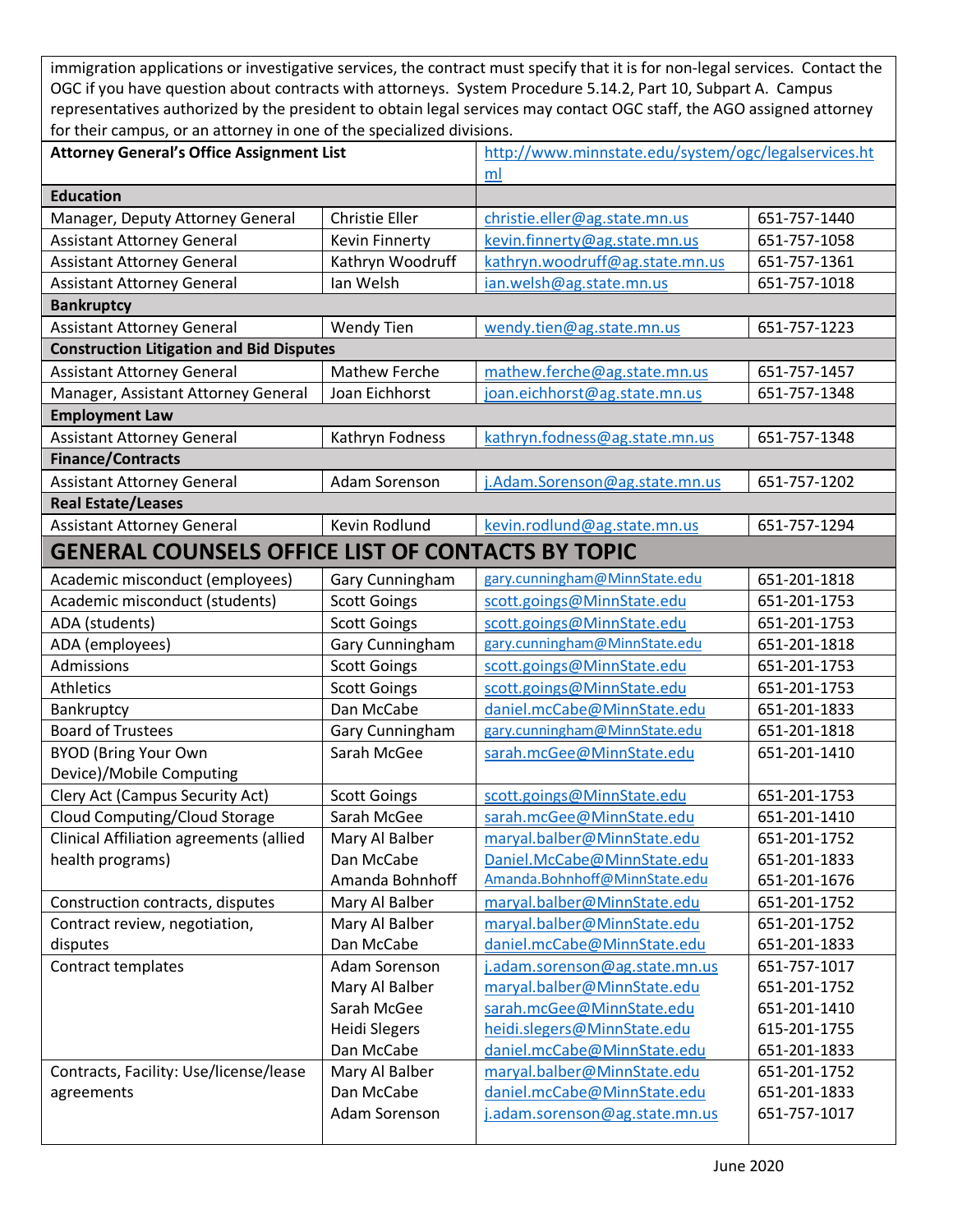| Copyright                            | Sarah McGee         | sarah.mcGee@MinnState.edu      | 651-201-1410 |
|--------------------------------------|---------------------|--------------------------------|--------------|
| Criminal background checks,          | <b>Scott Goings</b> | scott.goings@MinnState.edu     | 651-201-1753 |
| employees criminal background        |                     |                                |              |
| checks, students (non-allied health) |                     |                                |              |
| Customized training and income       | Mary Al Balber      | maryal.balber@MinnState.edu    | 651-201-1752 |
| contract issues                      | Dan McCabe          | daniel.mcCabe@MinnState.edu    | 651-201-1833 |
| Data breaches/IT security            | Sarah McGee         | sarah.mcGee@MinnState.edu      | 651-201-1410 |
| Data practices (employees)           | Gary Cunningham     | gary.cunningham@MinnState.edu  | 651-201-1818 |
|                                      | Dan McCabe          | daniel.mcCabe@MinnState.edu    | 651-201-1833 |
| Data practices/privacy               | Gary Cunningham     | gary.cunningham@MinnState.edu  | 651-201-1818 |
|                                      | Dan McCabe          | daniel.mcCabe@MinnState.edu    | 651-201-1833 |
|                                      | Sarah McGee         | sarah.mcGee@MinnState.edu      | 651-201-1410 |
| Discrimination (employees)           | Gary Cunningham     | gary.cunningham@MinnState.edu  | 651-201-1818 |
|                                      | Liz Hegman          | liz.hegman@MinnState.edu       | 651-201-1761 |
| Discrimination (students)            | <b>Scott Goings</b> | scott.goings@MinnState.edu     | 651-201-1753 |
| Drones/Unmanned Aircraft System      | Sarah McGee         | sarah.mcGee@MinnState.edu      | 651-201-1410 |
| <b>Electronic Signatures</b>         | Sarah McGee         | sarah.mcGee@MinnState.edu      | 651-201-1410 |
| <b>Employee Code of Conduct</b>      | Gary Cunningham     | gary.cunningham@MinnState.edu  | 651-201-1818 |
| <b>Employment Law</b>                | Gary Cunningham     | gary.cunningham@MinnState.edu  | 651-201-1818 |
| Ethics, Conflict of Interest         | Gary Cunningham     | gary.cunningham@MinnState.edu  | 651-201-1818 |
| <b>FCC</b>                           |                     |                                |              |
| <b>FERPA</b>                         | Sarah McGee         | sarah.mcGee@MinnState.edu      | 651-201-1410 |
| Foundations                          |                     |                                |              |
| First Amendment (employees)          | Gary Cunningham     | gary.cunningham@MinnState.edu  | 651-201-1818 |
| First Amendment (students)           | <b>Scott Goings</b> | scott.goings@MinnState.edu     | 651-201-1753 |
| Fundraising (sponsorships)           | Gary Cunningham     | gary.cunningham@MinnState.edu  | 651-201-1818 |
| Fundraising (student organizations)  | <b>Scott Goings</b> | scott.goings@MinnState.edu     | 651-201-1753 |
| <b>Grant Agreements</b>              | Mary Al Balber      | maryal.balber@MinnState.edu    | 651-201-1752 |
|                                      | Dan McCabe          | daniel.mcCabe@MinnState.edu    | 651-201-1833 |
|                                      | Sarah McGee         | sarah.mcGee@MinnState.edu      | 651-201-1410 |
| Hazardous Waste compliance           | Mary Al Balber      | maryal.balber@MinnState.edu    | 651-201-1752 |
| <b>HIPAA</b>                         | Dan McCabe          | daniel.mcCabe@MinnState.edu    | 651-201-1833 |
| Human rights/EEOC charges            | Gary Cunningham     | gary.cunningham@MinnState.edu  | 651-201-1818 |
| (employees)                          | Kathryn Fodness     | kathryn.fodness@ag.state.mn.us | 651-757-1348 |
| Human rights/OCR charges (students)  | <b>Scott Goings</b> | scott.goings@MinnState.edu     | 651-201-1753 |
| Immigration/Visas (employment)       | Dan McCabe          | daniel.mcCabe@MinnState.edu    | 651-201-1833 |
| Intellectual property                | Sarah McGee         | sarah.mcGee@MinnState.edu      | 651-201-1410 |
|                                      | Dan McCabe          | daniel.mcCabe@MinnState.edu    | 651-201-1833 |
| Inter/Intra-agency agreements        | Mary Al Balber      | maryal.balber@MinnState.edu    | 651-201-1752 |
|                                      | Dan McCabe          | daniel.mcCabe@MinnState.edu    | 651-201-1833 |
| International MOAs/MOUs, other       | Dan McCabe          | daniel.mcCabe@MinnState.edu    | 651-201-1833 |
| contracts with foreign institutions  | Mary Al Balber      | maryal.balber@MinnState.edu    | 651-201-1752 |
| International students, SEVIS        | Dan McCabe          | daniel.mcCabe@MinnState.edu    | 651-201-1833 |
| <b>International Travel Approval</b> | Dan McCabe          | daniel.mcCabe@MinnState.edu    | 651-201-1833 |
| Internship agreements (students)     | <b>Scott Goings</b> | scott.goings@MinnState.edu     | 651-201-1753 |
|                                      | Mary Al Balber      | maryal.balber@MinnState.edu    | 651-201-1752 |
| Joint Powers agreements              | Mary Al Balber      | maryal.balber@MinnState.edu    | 651-201-1752 |
| License agreements (copyright,       | Sarah McGee         | sarah.mcGee@MinnState.edu      | 651-201-1410 |
| trademark)                           | Dan McCabe          | daniel.mcCabe@MinnState.edu    | 651-201-1833 |
| Litigation hold                      | Gary Cunningham     | gary.cunningham@MinnState.edu  | 651-201-1818 |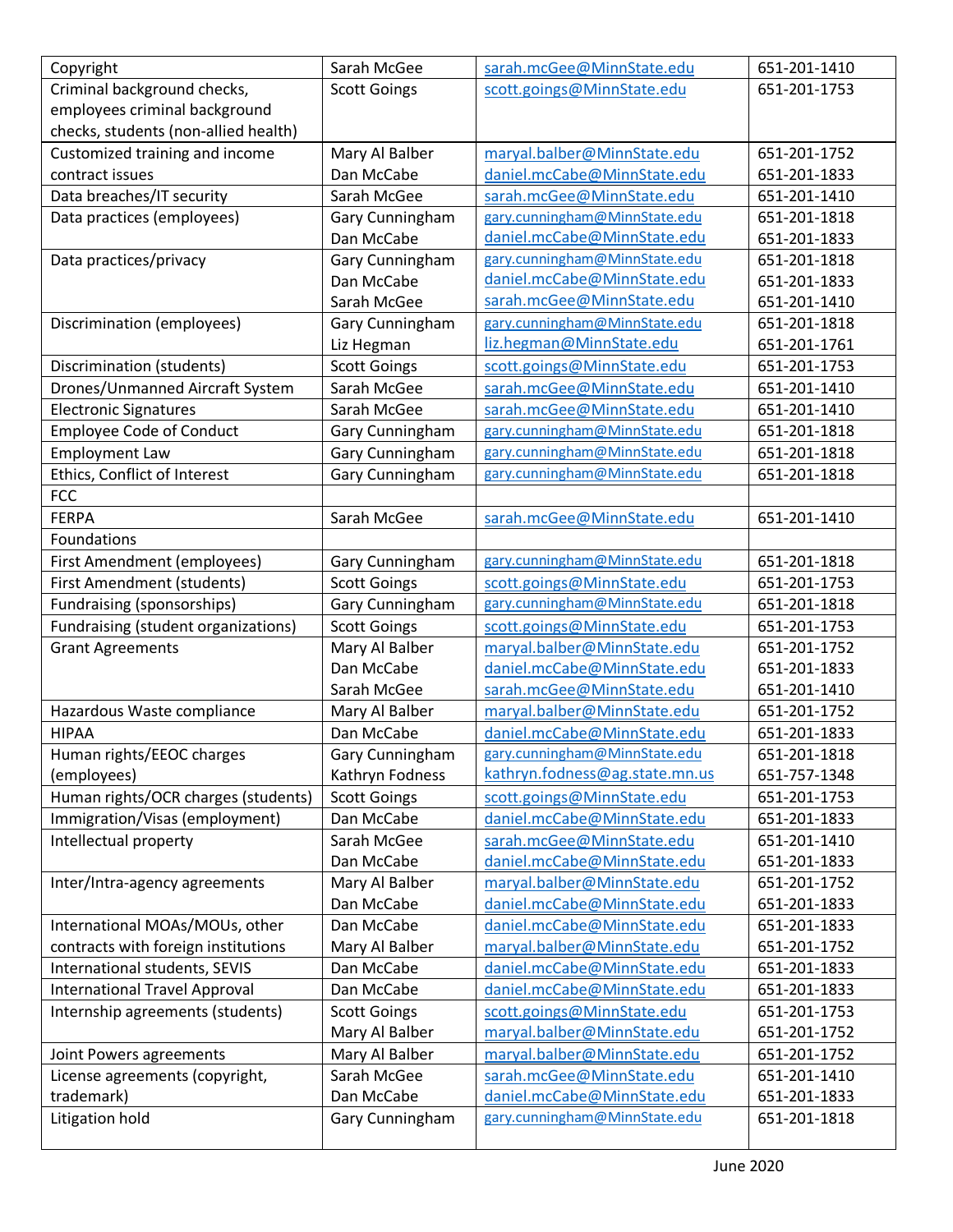| Non-disclosure agreements/clauses                   | Sarah McGee                            | sarah.mcGee@MinnState.edu                                  | 651-201-1410                 |
|-----------------------------------------------------|----------------------------------------|------------------------------------------------------------|------------------------------|
|                                                     | Mary Al Balber                         | maryal.balber@MinnState.edu                                | 651-201-1752                 |
|                                                     | Dan McCabe                             | daniel.mcCabe@MinnState.edu                                | 651-201-1833                 |
| Open meeting law                                    | Gary Cunningham                        | gary.Cunningham@MinnState.edu                              | 651-201-1818                 |
| OSHA, Environmental Compliance                      | Mary Al Balber                         | maryal.balber@MinnState.edu                                | 651-201-1752                 |
| Patents                                             | Sarah McGee                            | sarah.mcGee@MinnState.edu                                  | 651-201-1410                 |
| PCI-DSS                                             | Sarah McGee                            | sarah.mcGee@MinnState.edu                                  | 651-201-1410                 |
| Politics on Campus                                  | <b>Scott Goings</b>                    | scott.goings@MinnState.edu                                 | 651-201-1753                 |
|                                                     | Gary Cunningham                        | gary.cunningham@MinnState.edu                              | 651-201-1818                 |
| Prevailing wage compliance                          | Dan McCabe                             | daniel.mcCabe@MinnState.edu                                | 651-201-1833                 |
| Private use of facilities                           | Sarah McGee                            | sarah.mcGee@MinnState.edu                                  | 651-201-1410                 |
| Procurement                                         | Mary Al Balber                         | maryal.balber@MinnState.edu                                | 651-201-1752                 |
|                                                     | Dan McCabe                             | daniel.mcCabe@MinnState.edu                                | 651-201-1833                 |
| Professional/technical consultant                   | Mary Al Balber                         | maryal.balber@MinnState.edu                                | 651-201-1752                 |
| contracts                                           | Sarah McGee                            | sarah.mcGee@MinnState.edu                                  | 651-201-1410                 |
|                                                     | Adam Sorenson                          | j.adam.sorenson@ag.state.mn.us                             | 651-757-1017                 |
|                                                     | <b>Heidi Slegers</b>                   | heidi.slegers@MinnState.edu                                | 651-201-1755                 |
|                                                     | Dan McCabe                             | daniel.mcCabe@MinnState.edu                                | 651-201-1833                 |
| Real estate transactions, disputes                  | Mary Al Balber                         | maryal.balber@MinnState.edu                                | 651-201-1752                 |
| Religious accommodation                             | Gary Cunningham                        | gary.cunningham@MinnState.edu                              | 651-201-1818                 |
| (employees)                                         |                                        |                                                            |                              |
| Religious accommodation (students)                  | <b>Scott Goings</b>                    | scott.goings@MinnState.edu                                 | 651-201-1753                 |
| <b>RFPs</b>                                         | Mary Al Balber                         | maryal.balber@MinnState.edu                                | 651-201-1752                 |
|                                                     | Dan McCabe                             | daniel.mcCabe@MinnState.edu                                | 651-201-1833                 |
| Royalty sharing agreements                          | Sarah McGee                            | sarah.mcGee@MinnState.edu                                  | 651-201-1410                 |
|                                                     | Dan McCabe<br>Mary Al Balber           | daniel.mcCabe@MinnState.edu                                | 651-201-1833<br>651-201-1752 |
| Services contracts                                  | Dan McCabe                             | maryal.balber@MinnState.edu<br>daniel.mcCabe@MinnState.edu | 651-201-1833                 |
| Sexual violence                                     |                                        | scott.goings@MinnState.edu                                 | 651-201-1753                 |
|                                                     | <b>Scott Goings</b><br>Gary Cunningham | gary.cunningham@MinnState.edu                              | 651-201-1818                 |
| Social media (employees)<br>Social media (students) | Sarah McGee                            | sarah.mcGee@MinnState.edu                                  | 651-201-1410                 |
| Software licenses                                   | Sarah McGee                            | sarah.mcGee@MinnState.edu                                  | 651-201-1410                 |
|                                                     | Dan McCabe                             | daniel.mcCabe@MinnState.edu                                | 651-201-1833                 |
| Specially commissioned work                         | Sarah McGee                            | sarah.mcGee@MinnState.edu                                  | 651-201-1410                 |
| agreements                                          |                                        |                                                            |                              |
| Sponsored research agreements                       | Sarah McGee                            | sarah.mcGee@MinnState.edu                                  | 651-201-1410                 |
|                                                     | Dan McCabe                             | daniel.mcCabe@MinnState.edu                                | 651-201-1833                 |
| State authorization, operation in                   | <b>Scott Goings</b>                    | scott.goings@MinnState.edu                                 | 651-201-1753                 |
| other states                                        |                                        |                                                            |                              |
| Student affairs, conduct                            | <b>Scott Goings</b>                    | scott.goings@MinnState.edu                                 | 651-201-1753                 |
| Study abroad                                        | <b>Scott Goings</b>                    | scott.goings@MinnState.edu                                 | 651-201-1753                 |
|                                                     | Dan McCabe                             | daniel.mcCabe@MinnState.edu                                | 651-201-1833                 |
| Subpoenas, complaints, and other                    | Gary Cunningham                        | gary.cunningham@MinnState.edu                              | 651-201-1818                 |
| court documents (non-employment)                    | Assigned AAG                           |                                                            |                              |
| Subpoenas, complaints and other                     | Gary Cunningham                        | gary.cunningham@MinnState.edu                              | 651-201-1818                 |
| court documents (employment)                        |                                        |                                                            |                              |
| Title IX - including: athletics, gender             | <b>Scott Goings</b>                    | scott.goings@MinnState.edu                                 | 651-201-1753                 |
| equity review, sexual violence                      |                                        |                                                            |                              |
| response, harassment, and                           |                                        |                                                            |                              |
| discrimination                                      |                                        |                                                            |                              |